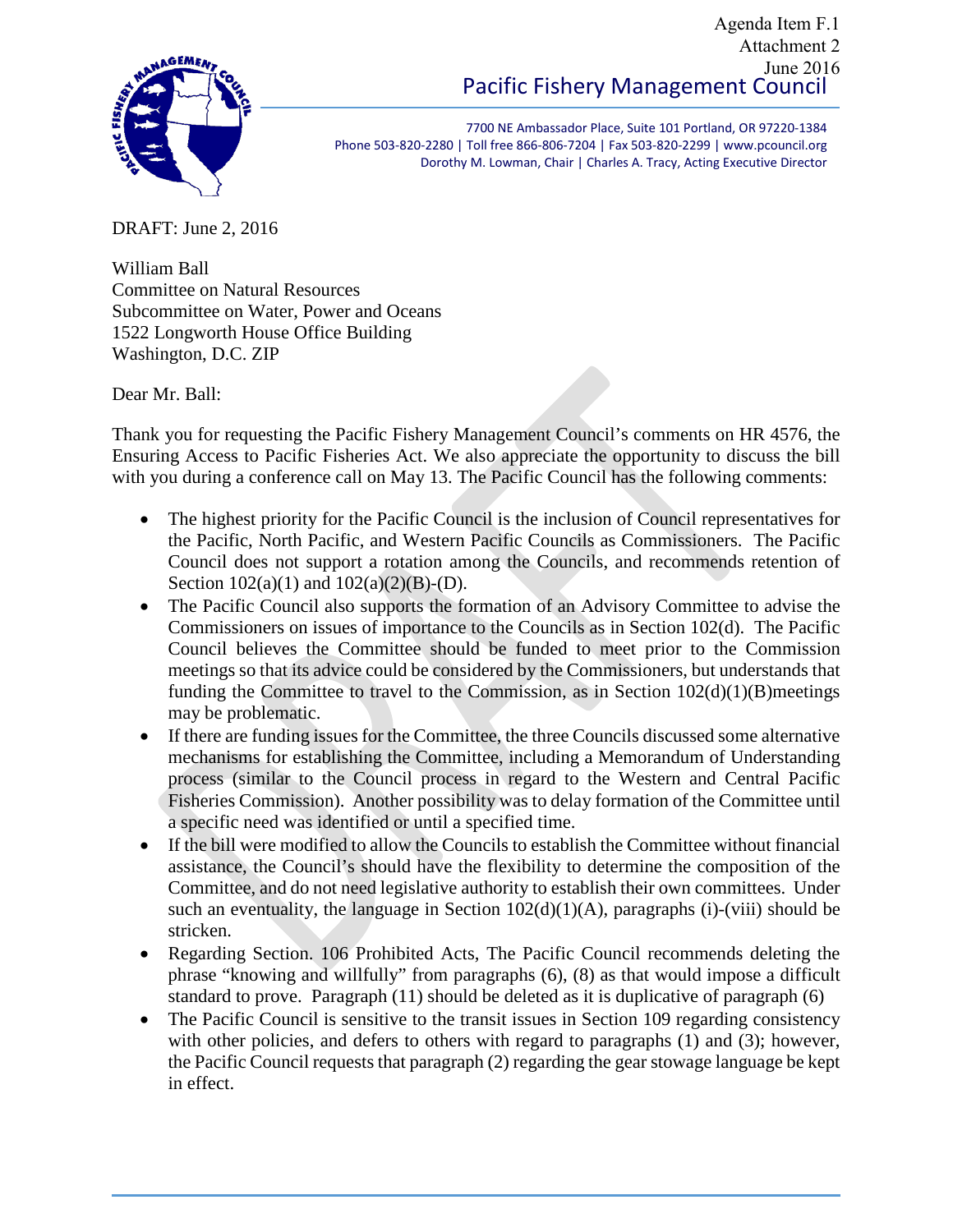Thank you again for your request for comment. Please feel free to contact us with any questions.

Sincerely

Etc.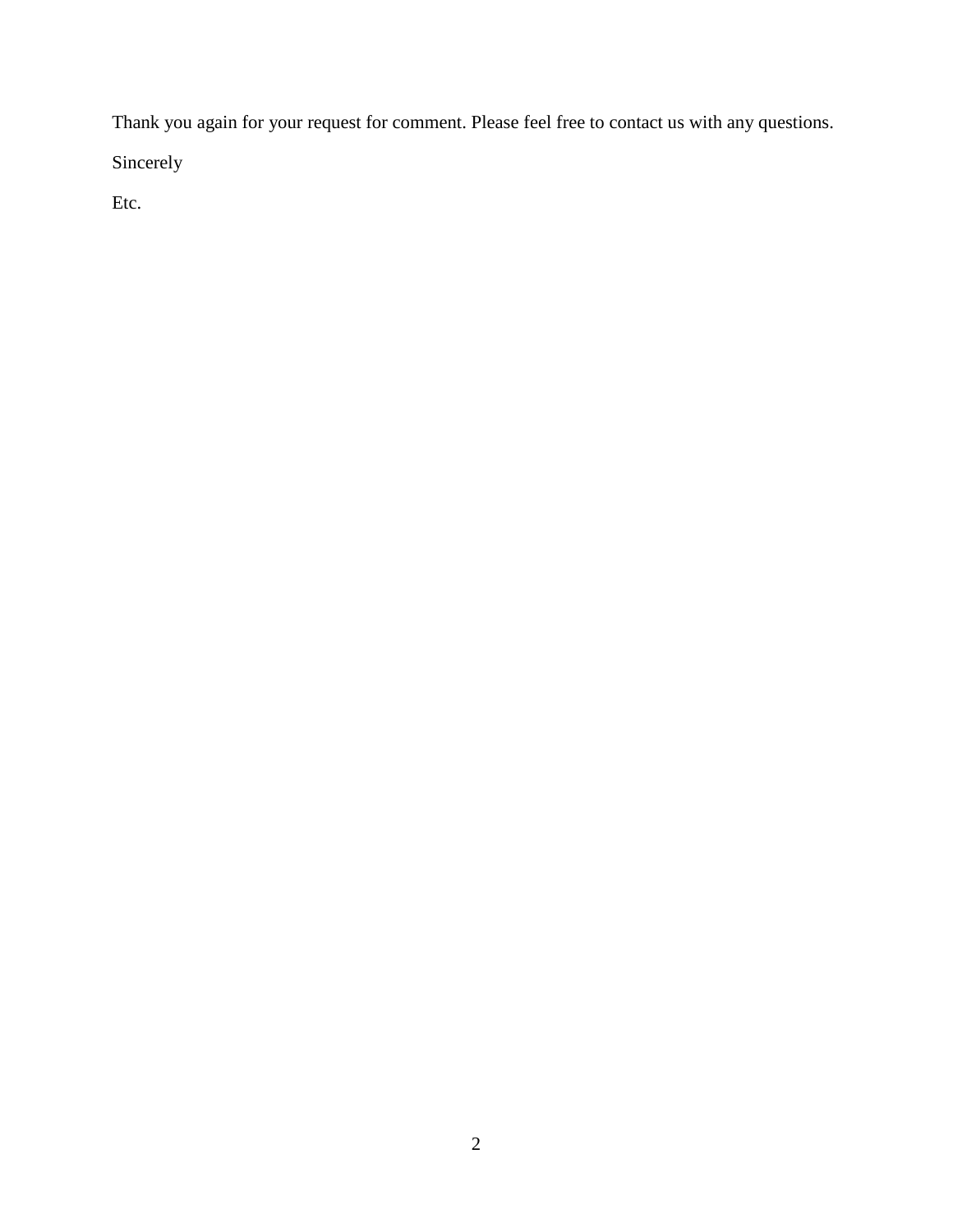114TH CONGRESS 2D SESSION

# **H. R. 4576**

To implement the Convention on the Conservation and Management of High Seas Fisheries Resources in the North Pacific Ocean, to implement the Convention on the Conservation and Management of High Seas Fishery Resources in the South Pacific Ocean, and for other purposes.

#### IN THE HOUSE OF REPRESENTATIVES

FEBRUARY 12, 2016

Mrs. RADEWAGEN (for herself and Mr. YOUNG of Alaska) introduced the following bill; which was referred to the Committee on Natural Resources

## **A BILL**

To implement the Convention on the Conservation and Management of High Seas Fisheries Resources in the North Pacific Ocean, to implement the Convention on the Conservation and Management of High Seas Fishery Resources in the South Pacific Ocean, and for other purposes.

*Be it enacted by the Senate and House of Representatives of the United States of America in Congress assembled,* **SECTION 1. SHORT TITLE.**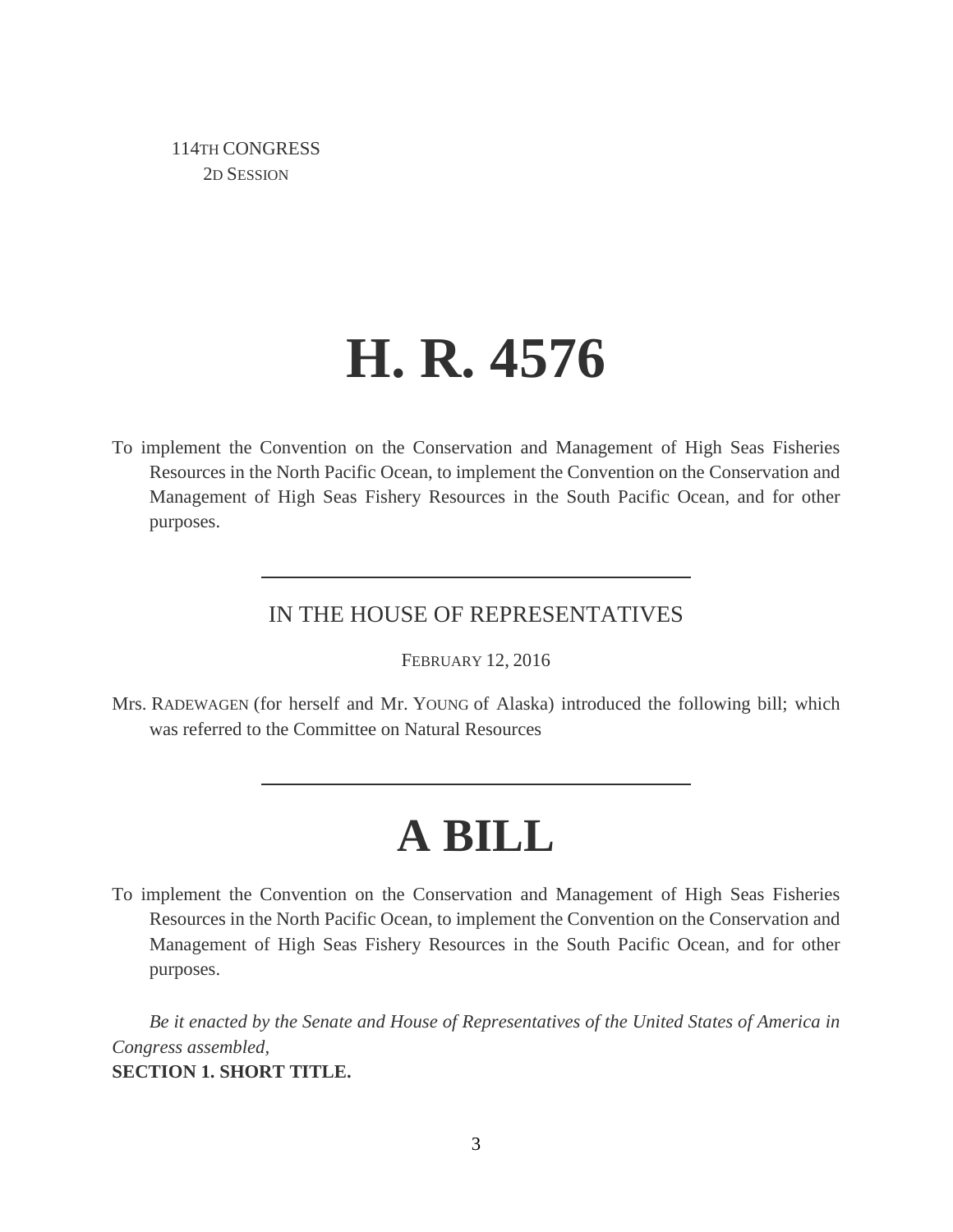This Act may be cited as the "Ensuring Access to Pacific Fisheries Act".

## **TITLE I—NORTH PACIFIC FISHERIES CONVENTION IMPLEMENTATION**

#### **SEC. 101. DEFINITIONS.**

In this title:

(1) ADVISORY COMMITTEE.—The term "Advisory Committee" means the advisory committee established under section 102(d).

(2) COMMISSION.—The term "Commission" means the North Pacific Fisheries Commission established in accordance with the North Pacific Fisheries Convention.

(3) COMMISSIONER.—The term "Commissioner" means a United States Commissioner appointed under section 102(a).

(4) CONVENTION AREA.—The term "Convention Area" means the area to which the Convention on the Conservation and Management of High Seas Fisheries Resources in the North Pacific Ocean applies under Article 4 of such Convention.

(5) COUNCIL.—The term "Council" means the North Pacific Fishery Management Council, the Pacific Fishery Management Council, or the Western Pacific Fishery Management Council established under section 302 of the Magnuson-Stevens Fishery Conservation and Management Act [\(16 U.S.C. 1852\)](http://uscode.house.gov/quicksearch/get.plx?title=16§ion=1852), as the context requires.

(6) EXCLUSIVE ECONOMIC ZONE.—The term "exclusive economic zone" means—

(A) with respect to the United States, the zone established by Presidential Proclamation Numbered 5030 of March 10, 1983 [\(16 U.S.C.](http://uscode.house.gov/quicksearch/get.plx?title=16§ion=1453) 1453 note); and

(B) with respect to a foreign country, a designated zone similar to the zone referred to in subparagraph (A) for that country.

(7) FISHERIES RESOURCES.—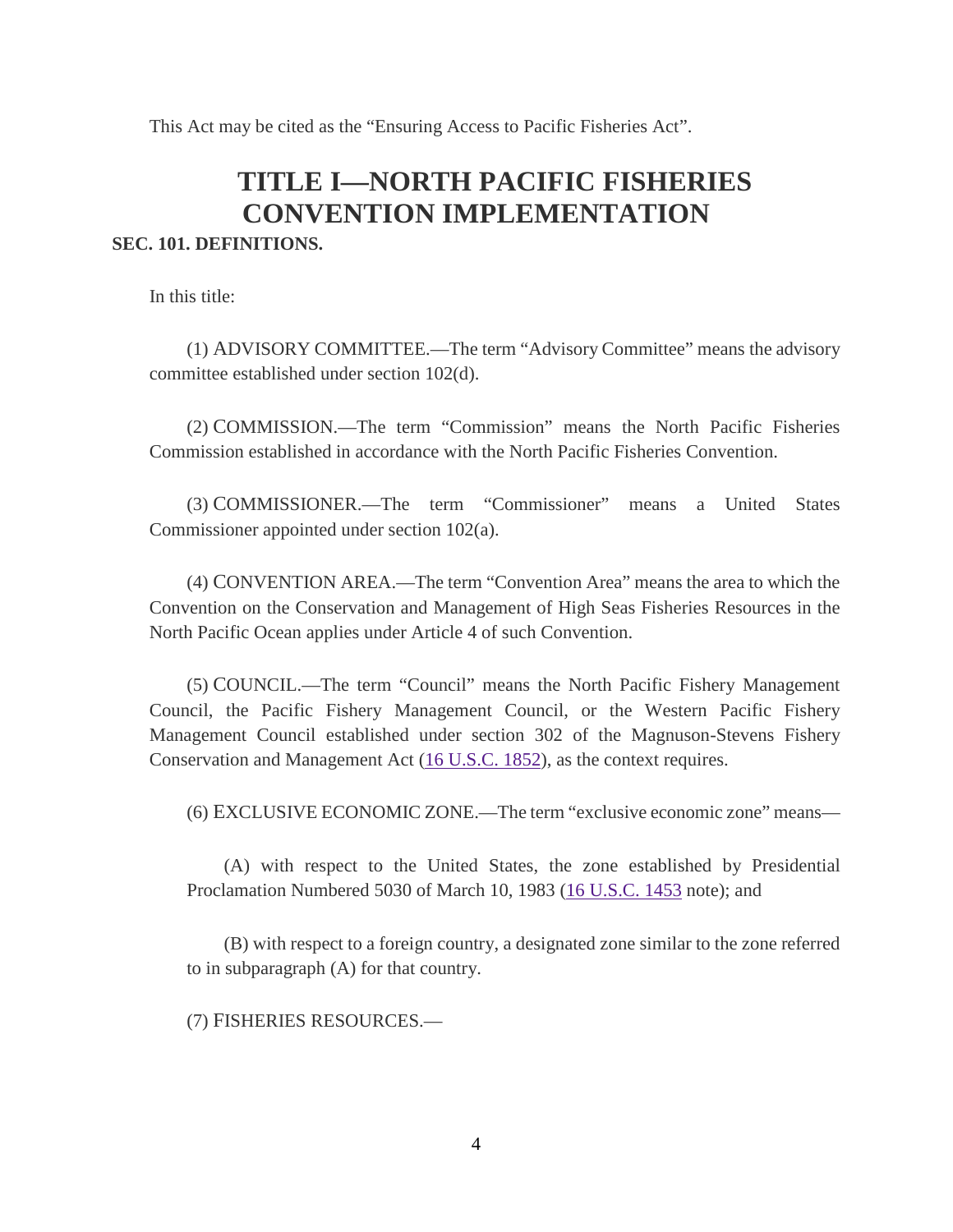(A) IN GENERAL.—Except as provided in subparagraph (B), the term "fisheries resources" means all fish, mollusks, crustaceans, and other marine species caught by a fishing vessel within the Convention Area.

(B) EXCLUSIONS.—The term "fisheries resources" does not include—

(i) sedentary species insofar as they are subject to the sovereign rights of coastal nations consistent with Article 77, paragraph 4 of the 1982 Convention and indicator species of vulnerable marine ecosystems as listed in, or adopted pursuant to, Article 13, paragraph 5 of the North Pacific Fisheries Convention;

(ii) catadromous species;

(iii) marine mammals, marine reptiles, or seabirds; or

(iv) other marine species already covered by preexisting international fisheries management instruments within the area of competence of such instruments.

#### (8) FISHING ACTIVITIES.—

(A) IN GENERAL.—The term "fishing activities" means—

(i) the actual or attempted searching for, catching, taking, or harvesting of fisheries resources;

(ii) engaging in any activity that can reasonably be expected to result in the locating, catching, taking, or harvesting of fisheries resources for any purpose;

(iii) the processing of fisheries resources at sea;

(iv) the transshipment of fisheries resources at sea or in port; or

(v) any operation at sea in direct support of, or in preparation for, any activity described in clauses (i) through (iv), including transshipment.

(B) EXCLUSIONS.—The term "fishing activities" does not include any operation related to an emergency involving the health or safety of a crew member or the safety of a fishing vessel.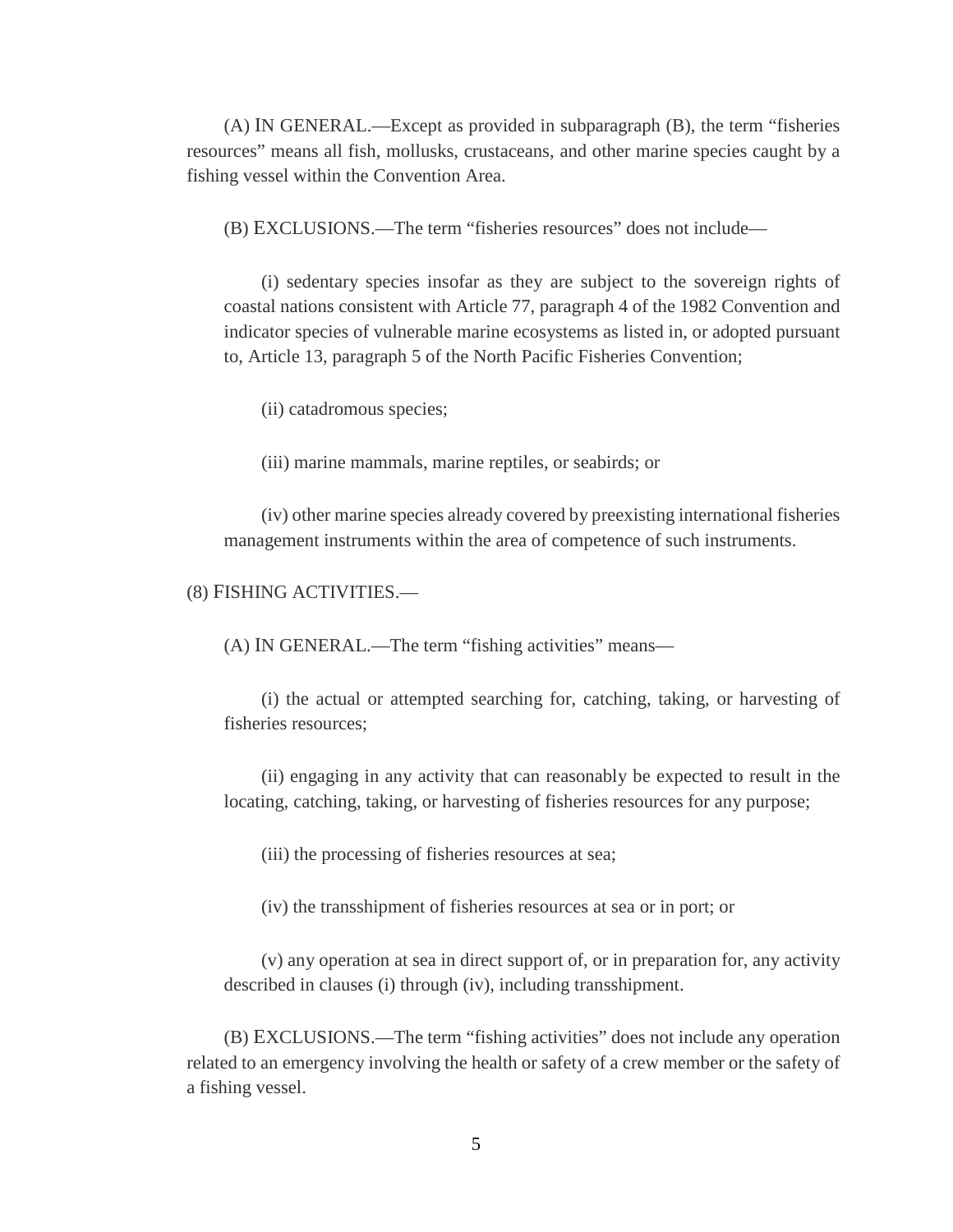(9) FISHING VESSEL.—The term "fishing vessel" means any vessel used or intended for use for the purpose of engaging in fishing activities, including a processing vessel, a support ship, a carrier vessel, or any other vessel directly engaged in such fishing activities.

(10) HIGH SEAS.—The term "high seas" does not include an area that is within the exclusive economic zone of the United States or of any other country.

(11) NORTH PACIFIC FISHERIES CONVENTION.—The term "North Pacific Fisheries Convention" means the Convention on the Conservation and Management of the High Seas Fisheries Resources in the North Pacific Ocean (including any annexes, amendments, or protocols that are in force, or have come into force) for the United States, which was adopted at Tokyo on February 24, 2012.

(12) PERSON.—The term "person" means—

(A) any individual, whether or not a citizen or national of the United States;

(B) any corporation, partnership, association, or other entity, whether or not organized or existing under the laws of any State; or

(C) any Federal, State, local, tribal, or foreign government or any entity of such government.

(13) SECRETARY.—Except as otherwise specifically provided, the term "Secretary" means the Secretary of Commerce.

(14) STATE.—The term "State" means each of the several States of the United States, the District of Columbia, the Commonwealth of the Northern Mariana Islands, American Samoa, Guam, and any other commonwealth, territory, or possession of the United States.

(15) STRADDLING STOCK.—The term "straddling stock" means a stock of fisheries resources that migrates between, or occurs in, the economic exclusion zone of one or more parties to the Convention and the Convention Area.

(16) TRANSSHIPMENT.—The term "transshipment" means the unloading of any fisheries resources taken in the Convention Area from one fishing vessel to another fishing vessel either at sea or in port.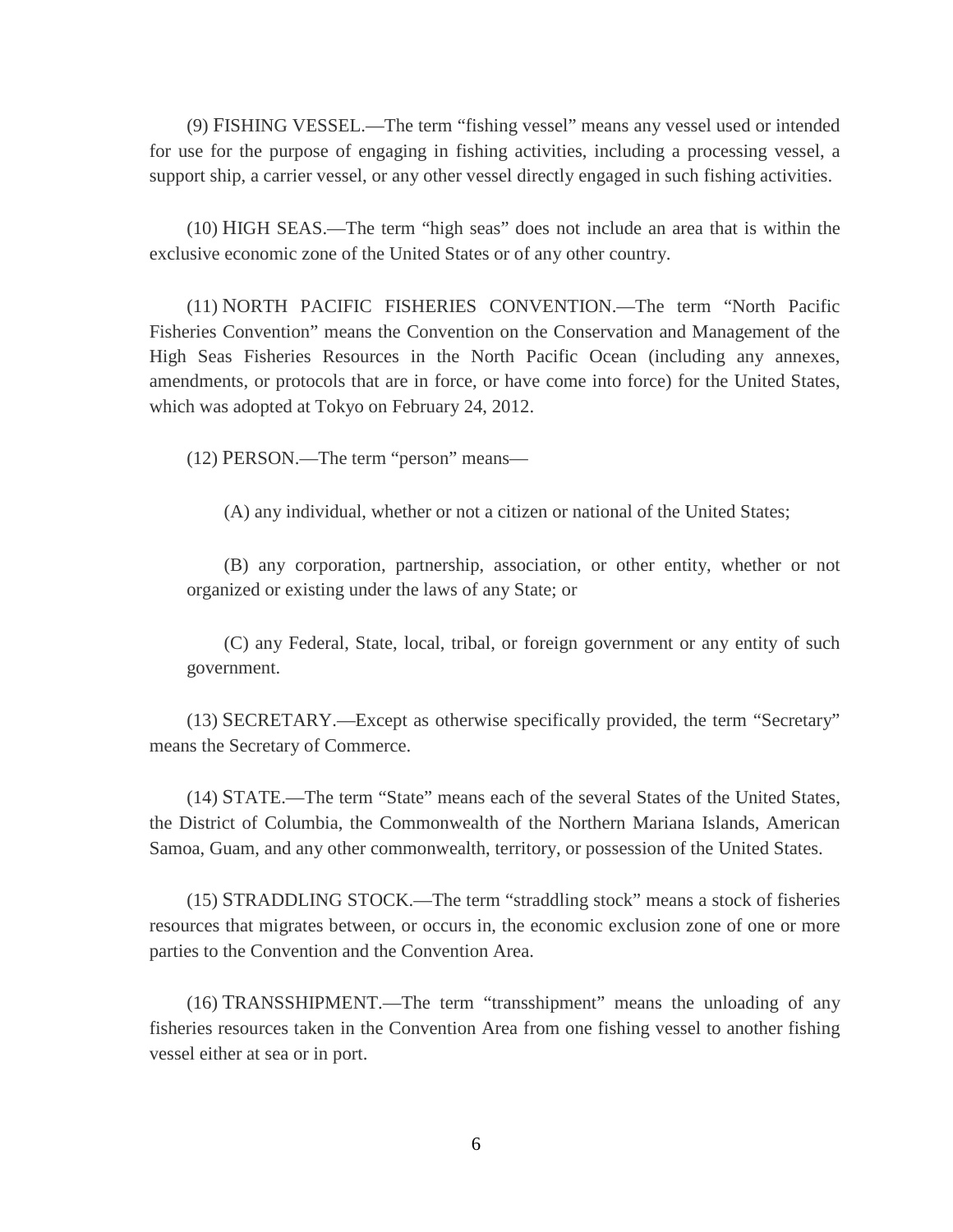(17) 1982 CONVENTION.—The term "1982 Convention" means the United Nations Convention on the Law of the Sea of 10 December 1982.

#### **SEC. 102. UNITED STATES PARTICIPATION IN THE NORTH PACIFIC FISHERIES CONVENTION.**

(a) UNITED STATES COMMISSIONERS.—

(1) NUMBER OF COMMISSIONERS.—The United States shall be represented on the Commission by 5 United States Commissioners.

(2) SELECTION OF COMMISSIONERS.—The Commissioners shall be as follows:

(A) APPOINTMENT BY THE PRESIDENT.—

(i) IN GENERAL.—Two of the Commissioners shall be appointed by the President and shall be an officer or employee of—

(I) the Department of Commerce;

(II) the Department of State; or

(III) the Coast Guard.

(ii) SELECTION CRITERIA.—In making each appointment under clause (i), the President shall select a Commissioner from among individuals who are knowledgeable or experienced concerning fisheries resources in the North Pacific Ocean.

(B) NORTH PACIFIC FISHERY MANAGEMENT COUNCIL.—One Commissioner shall be the chairman of the North Pacific Fishery Management Council or a designee of such chairman.

(C) PACIFIC FISHERY MANAGEMENT COUNCIL.—One Commissioner shall be the chairman of the Pacific Fishery Management Council or a designee of such chairperson.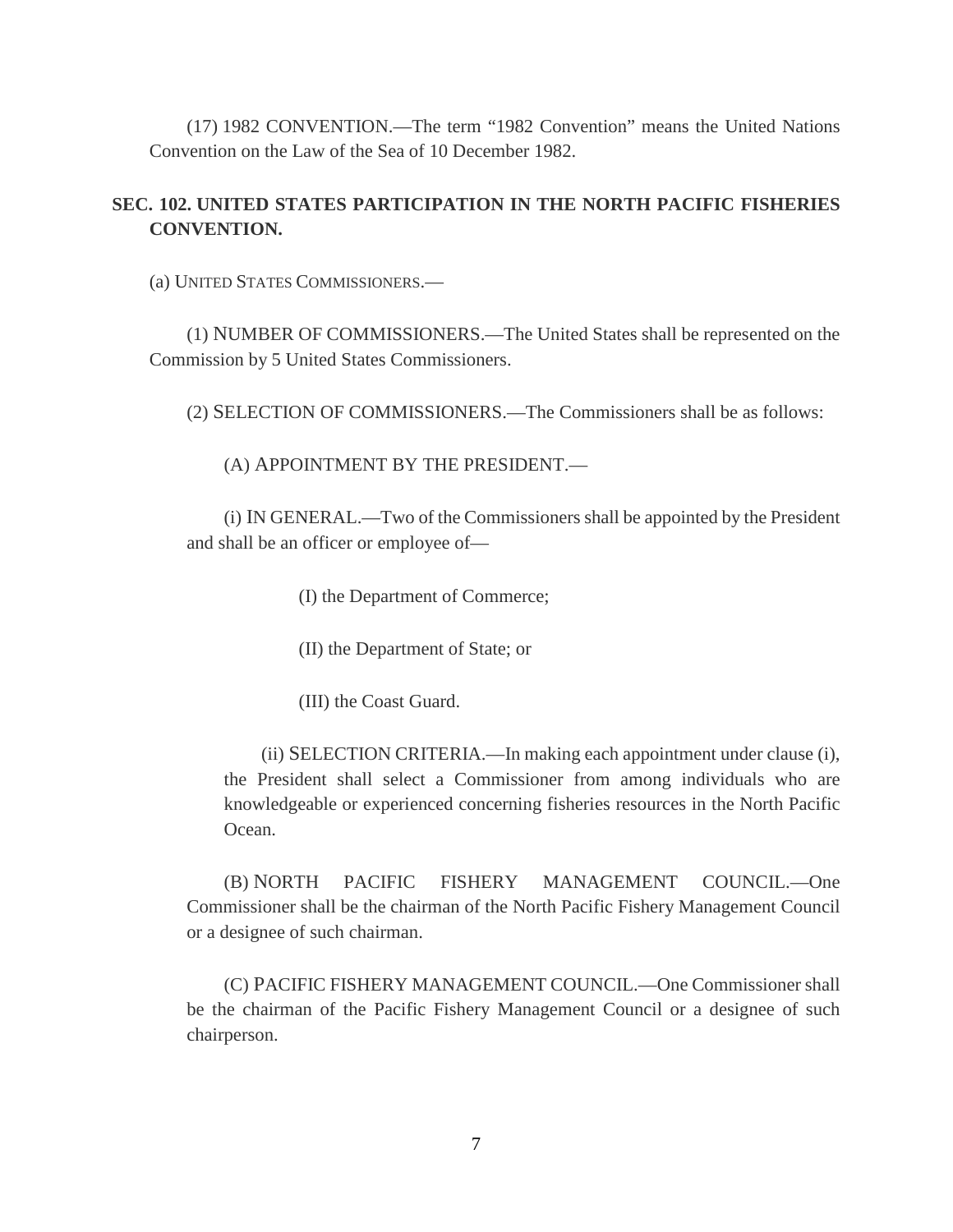(D) WESTERN PACIFIC FISHERY MANAGEMENT COUNCIL.—One Commissioner shall be the chairman of the Western Pacific Fishery Management Council or a designee of such chairperson.

(b) ALTERNATE COMMISSIONERS.—In the event of a vacancy in a position as a Commissioner appointed under subsection (a), the Secretary of State, in consultation with the Secretary, may designate from time to time and for periods of time considered appropriate an alternate Commissioner to the Commission. An alternate Commissioner may exercise all powers and duties of a Commissioner in the absence of a Commissioner appointed under subsection (a), and shall serve the remainder of the term of the absent Commissioner for which designated.

(c) ADMINISTRATIVE MATTERS.—

(1) EMPLOYMENT STATUS.—An individual serving as a Commissioner, or an alternative Commissioner, other than an officer or employee of the United States Government, shall not be considered a Federal employee, except for the purposes of injury compensation or tort claims liability as provided in [chapter 81](http://uscode.house.gov/view.xhtml?req=granuleid:USC-prelim-title5-chapter81-front&num=0&edition=prelim) of title 5, United States Code, and [chapter 171](http://uscode.house.gov/view.xhtml?req=granuleid:USC-prelim-title28-chapter171-front&num=0&edition=prelim) of title 28, United States Code.

(2) COMPENSATION.—An individual serving as a Commissioner or an alternate Commissioner, although an officer of the United States while so serving, shall receive no compensation for the individual's services as such Commissioner or alternate Commissioner.

(3) TRAVEL EXPENSES.—

(A) IN GENERAL.—The Secretary of State shall pay the necessary travel expenses of a Commissioner or an alternate Commissioner in accordance with the Federal Travel Regulations and sections 5701, 5702, 5704 through 5708, and 5731 of title 5, United States Code.

(B) REIMBURSEMENT.—The Secretary may reimburse the Secretary of State for amounts expended by the Secretary of State under this paragraph.

(d) ADVISORY COMMITTEE.—

(1) ESTABLISHMENT OF PERMANENT ADVISORY COMMITTEE.—

(A) MEMBERSHIP.—There is established an advisory committee which shall be composed of 11 members appointed by the Secretary, including—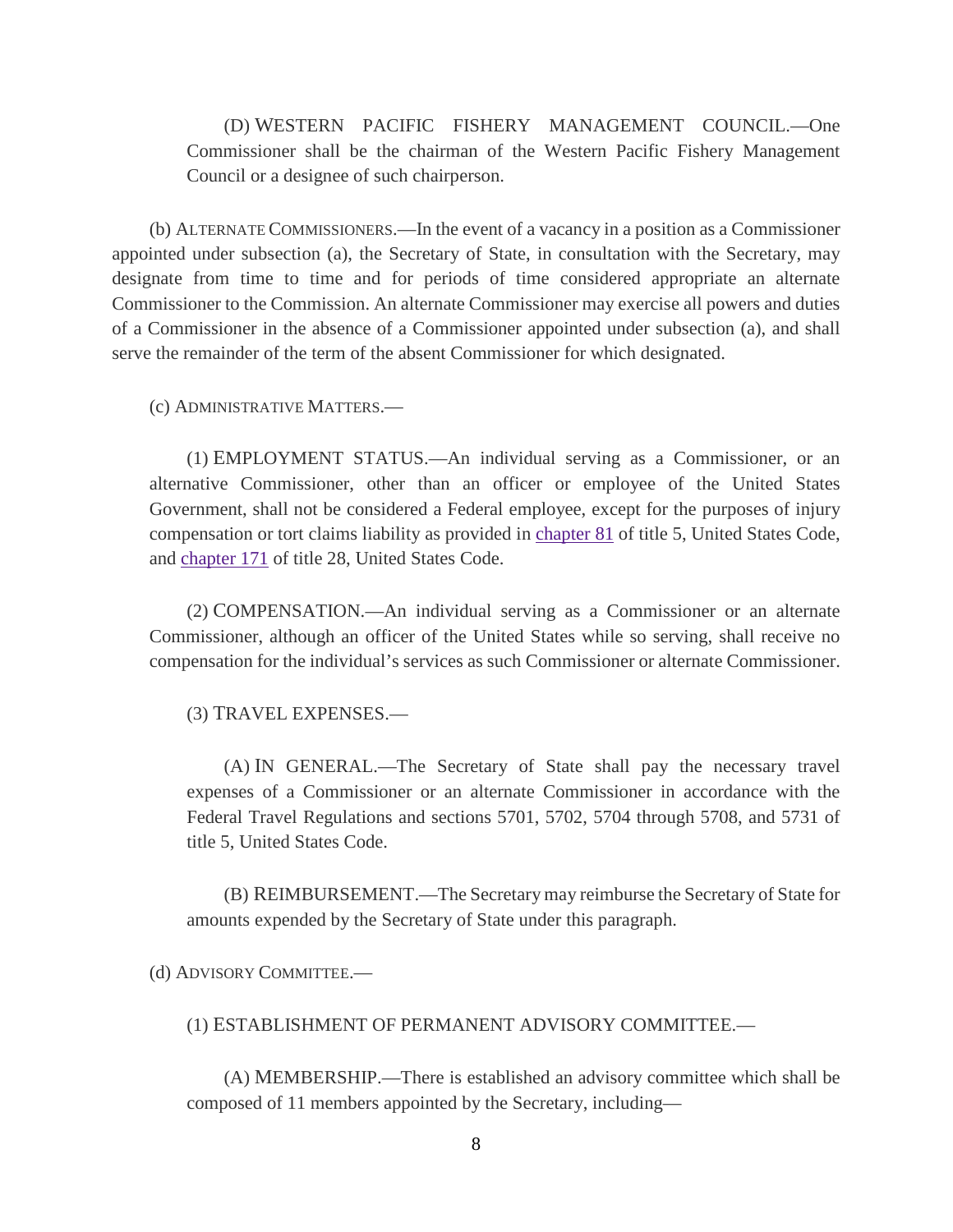(i) a member engaging in commercial fishing activities in the management area of the North Pacific Fishery Management Council;

(ii) a member engaging in commercial fishing activities in the management area of the Pacific Fishery Management Council;

(iii) a member engaging in commercial fishing activities in the management area of the Western Pacific Fishery Management Council;

(iv) 3 members from the indigenous population of the North Pacific including an Alaska Native, a Native Hawaiian, or a native-born inhabitant of any State of the United States in the Pacific, and an individual from a Pacific Coast tribe;

(v) a member that is a marine fisheries scientist that is a resident of a State the adjacent exclusive economic zone for which is bounded by the Convention Area;

(vi) a member nominated by the Governor of the State of Alaska;

(vii) a member nominated by the Governor of the State of Hawaii; and

(viii) a member nominated by the Governor of the State of Washington.

(B) TERMS AND PRIVILEGES.—Each member of the Advisory Committee shall serve for a term of 2 years and shall be eligible for reappointment, except an individual may not be appointed to more than 3 terms. The Commissioners shall notify the Advisory Committee in advance of each meeting of the Commissioners. The Advisory Committee shall attend each such meeting and shall examine and be heard on all proposed programs, investigations, reports, and recommendations of the Commissioners.

(C) PROCEDURES.—

(i) IN GENERAL.—The Advisory Committee shall determine its organization and prescribe its practices and procedures for carrying out its functions under this title, the North Pacific Fisheries Convention, and the Magnuson-Stevens Fishery Conservation and Management Act [\(16 U.S.C. 1801 et seq.\)](http://uscode.house.gov/quicksearch/get.plx?title=16§ion=1801).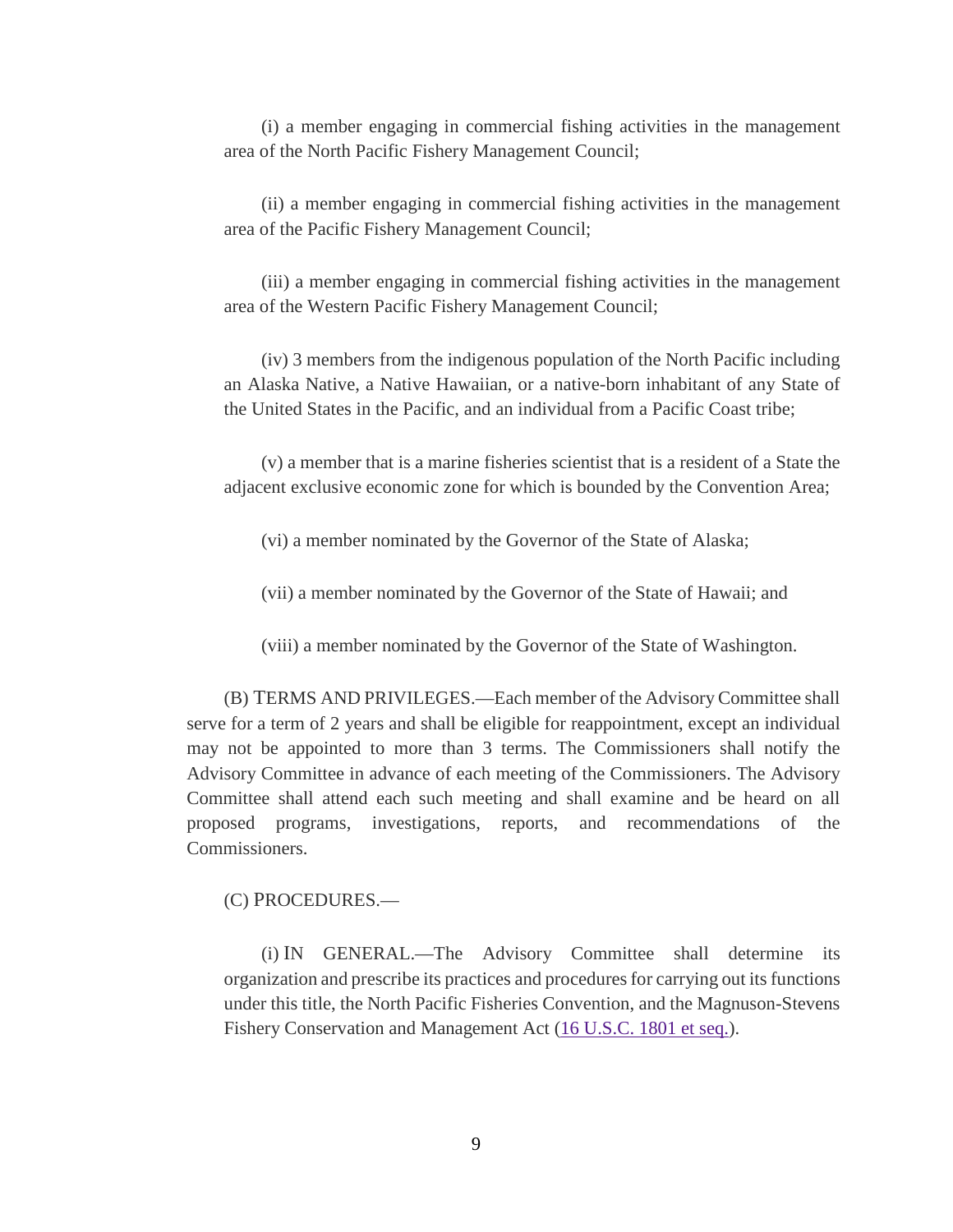(ii) PUBLIC AVAILABILITY OF PROCEDURES.—The Advisory Committee shall publish and make available to the public a statement of its organization, practices, and procedures.

(iii) QUORUM.—A majority of the members of the Advisory Committee shall constitute a quorum to conduct business.

(iv) PUBLIC MEETINGS.—Meetings of the Advisory Committee, except when in executive session, shall be open to the public. Prior notice of each nonexecutive meeting shall be made public in a timely fashion. The Advisory Committee shall not be subject to the Federal Advisory Committee Act (5 U.S.C. App.).

(D) PROVISION OF INFORMATION.—The Secretary and the Secretary of State shall furnish the Advisory Committee with relevant information concerning fisheries resources and international fishery agreements.

(2) ADMINISTRATIVE MATTERS.—

(A) SUPPORT SERVICES.—The Secretary shall provide to the Advisory Committee in a timely manner such administrative and technical support services as are necessary to function effectively.

(B) COMPENSATION; STATUS.—An individual appointed to serve as a member of the Advisory Committee—

(i) shall serve without pay; and

(ii) shall not be considered a Federal employee, except for the purposes of injury compensation or tort claims liability as provided in [chapter 81](http://uscode.house.gov/view.xhtml?req=granuleid:USC-prelim-title5-chapter81-front&num=0&edition=prelim) of title 5, United States Code, and [chapter 171](http://uscode.house.gov/view.xhtml?req=granuleid:USC-prelim-title28-chapter171-front&num=0&edition=prelim) of title 28, United States Code.

(C) TRAVEL EXPENSES.—

(i) IN GENERAL.—The Secretary of State shall pay the necessary travel expenses of members of the Advisory Committee in carrying out the duties of the Advisory Committee in accordance with the Federal Travel Regulations and sections 5701, 5702, 5704 through 5708, and 5731 of title 5, United States Code.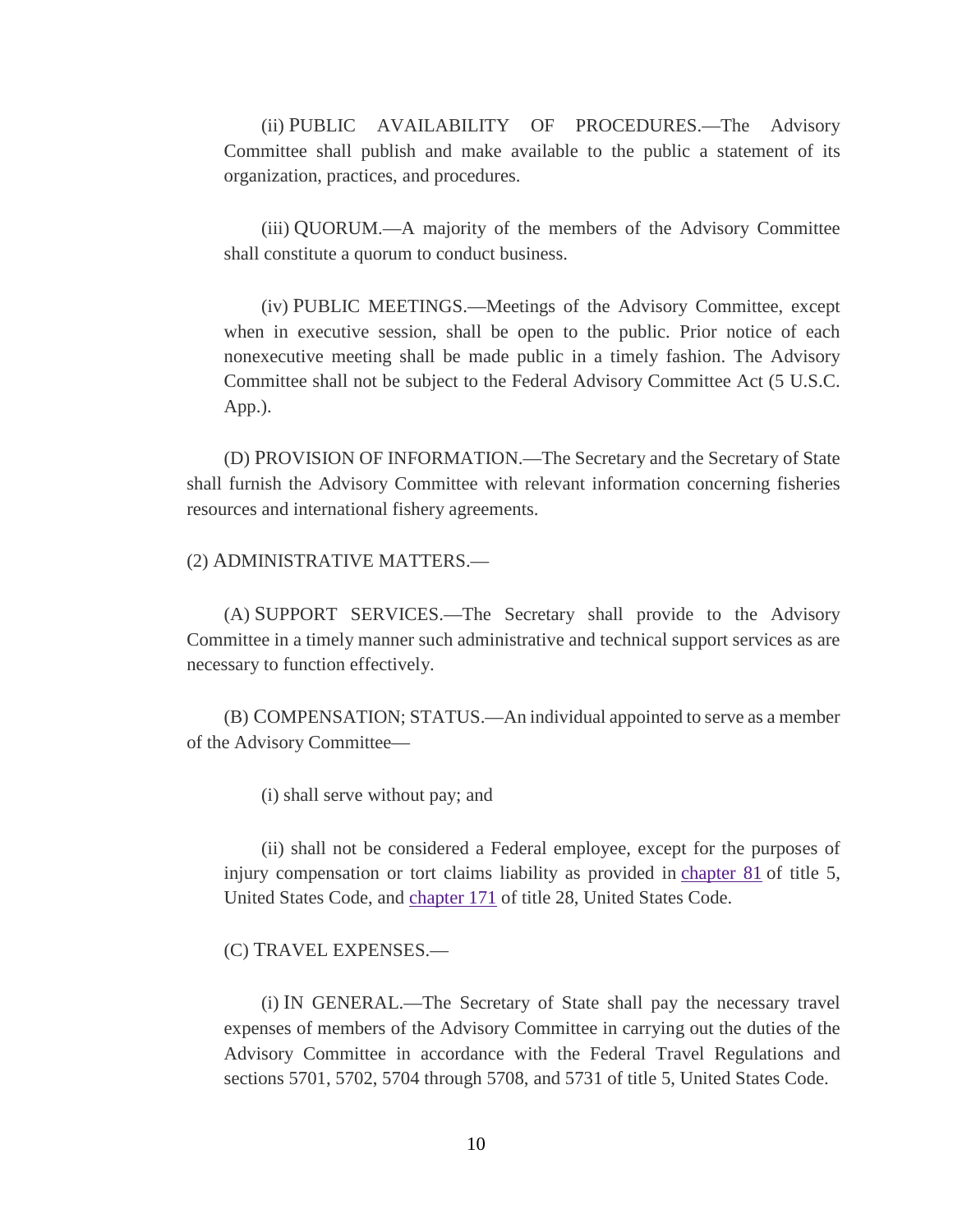(ii) REIMBURSEMENT.—The Secretary may reimburse the Secretary of State for amounts expended by the Secretary of State under this subparagraph.

(e) UNITED STATES PARTICIPATION.—In instances in which the United States is participating in any meeting of the parties to the North Pacific Fisheries Convention, the United States shall be represented by the Commissioners and the Advisory Committee.

#### **SEC. 103. AUTHORITY AND RESPONSIBILITY OF THE SECRETARY OF STATE.**

The Secretary of State may—

(1) receive and transmit, on behalf of the United States, reports, requests, recommendations, proposals, decisions, and other communications of and to the Commission;

(2) in consultation with the Secretary, approve, disapprove, object to, or withdraw objections to bylaws and rules, or amendments thereof, adopted by the Commission;

(3) with the concurrence of the Secretary, approve or disapprove the general annual program of the Commission with respect to conservation and management measures and other measures proposed or adopted in accordance with the North Pacific Fisheries Convention; and

(4) act upon, or refer to other appropriate authority, any communication under paragraph (1).

#### **SEC. 104. AUTHORITY OF THE SECRETARY OF COMMERCE.**

(a) PROMULGATION OF REGULATIONS.—

(1) AUTHORITY.—The Secretary, in consultation with the Secretary of State and, with respect to enforcement measures, the Secretary of the department in which the Coast Guard is operating, may promulgate such regulations as may be necessary to carry out the United States international obligations under the North Pacific Fisheries Convention and this title, including recommendations and decisions adopted by the Commission.

(2) REGULATIONS OF STRADDLING STOCKS.—In the implementation of a measure adopted by the Commission that would govern a straddling stock under the authority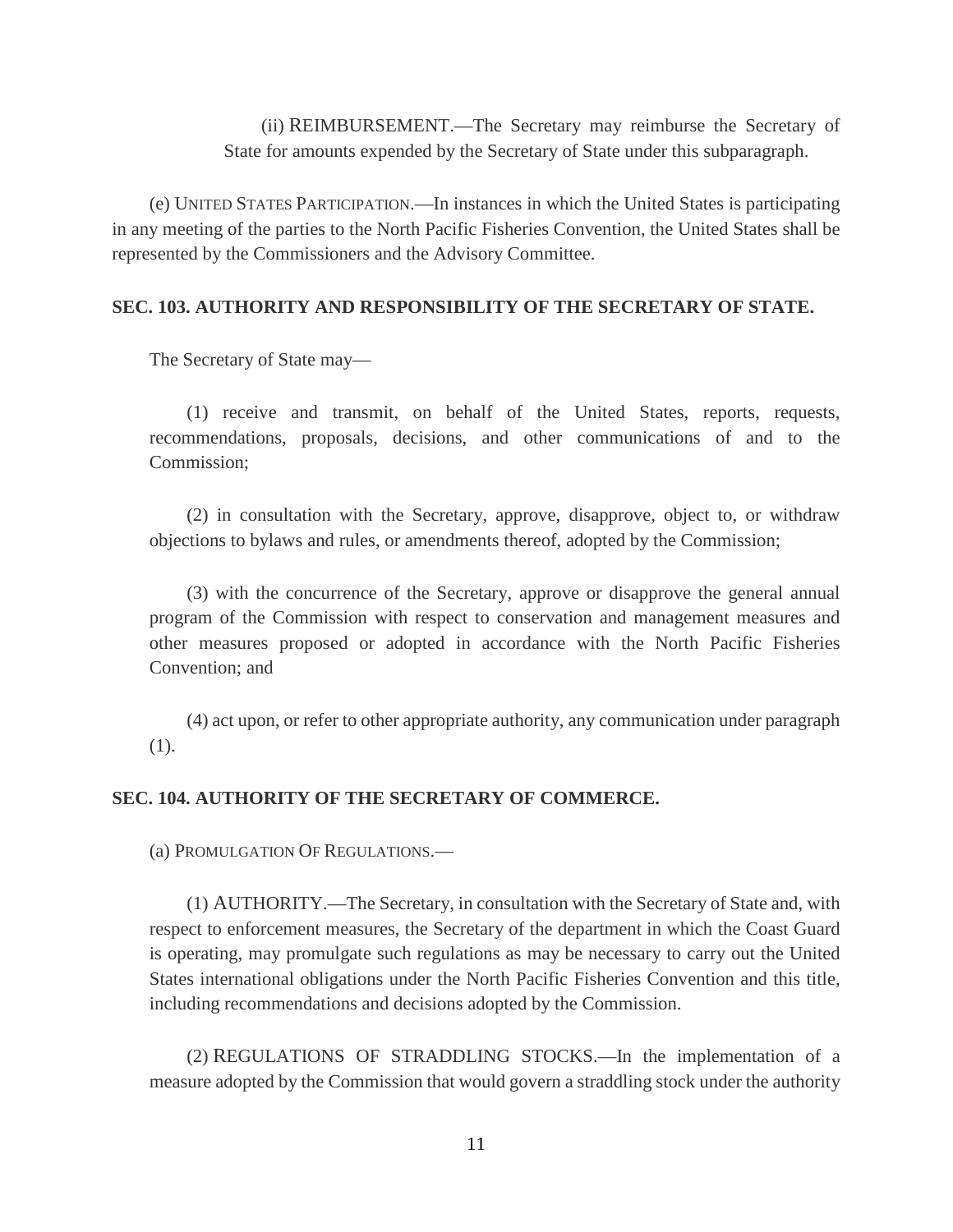of a Council, any regulation promulgated by the Secretary to implement such measure shall be approved by such Council.

(b) RULE OF CONSTRUCTION.—Regulations promulgated under subsection (a) shall be applicable only to a person or a fishing vessel that is or has engaged in fishing activities, or fisheries resources covered by the North Pacific Fisheries Convention under this title.

(c) ADDITIONAL AUTHORITY.—The Secretary may conduct, and may request and utilize on a reimbursed or nonreimbursed basis the assistance, services, personnel, equipment, and facilities of other Federal departments and agencies in—

(1) scientific, research, and other programs under this title;

(2) fishing operations and biological experiments for purposes of scientific investigation or other purposes necessary to implement the North Pacific Fisheries Convention;

(3) the collection, utilization, and disclosure of such information as may be necessary to implement the North Pacific Fisheries Convention, subject to sections 552 and 552a of title 5, United States Code, and section 402(b) of the Magnuson-Stevens Fishery Conservation and Management Act  $(16$  U.S.C.  $1881a(b)$ ; and

(4) the issuance of permits to owners and operators of United States vessels to engage in fishing activities in the Convention Area seaward of the exclusive economic zone of the United States, under such terms and conditions as the Secretary may prescribe, including the period of time that a permit is valid.

(d) CONSISTENCY WITH OTHER LAWS.—The Secretary shall ensure the consistency, to the extent practicable, of fishery management programs administered under this title, the Magnuson-Stevens Fishery Conservation and Management Act [\(16 U.S.C. 1801 et seq.\)](http://uscode.house.gov/quicksearch/get.plx?title=16§ion=1801), the Tuna Conventions Act of 1950 [\(16 U.S.C. 951 et seq.\)](http://uscode.house.gov/quicksearch/get.plx?title=16§ion=951), the South Pacific Tuna Act of 1988 [\(16 U.S.C.](http://uscode.house.gov/quicksearch/get.plx?title=16§ion=973)  [973 et seq.\)](http://uscode.house.gov/quicksearch/get.plx?title=16§ion=973), section 401 of [Public Law 108–219](https://www.gpo.gov/fdsys/pkg/PLAW-108publ219/pdf/PLAW-108publ219.pdf) [\(16 U.S.C. 1821](http://uscode.house.gov/quicksearch/get.plx?title=16§ion=1821) note) (relating to Pacific albacore tuna), the Western and Central Pacific Fisheries Convention Implementation Act [\(16 U.S.C. 6901](http://uscode.house.gov/quicksearch/get.plx?title=16§ion=6901)  [et seq.\)](http://uscode.house.gov/quicksearch/get.plx?title=16§ion=6901), the National Oceanic and Atmospheric Administration Authorization Act of 1992 (Public Law 102–567) and the amendments made by that Act, and Public Law 100–629 (102 Stat. 3286).

(e) JUDICIAL REVIEW OF REGULATIONS.—

(1) IN GENERAL.—Regulations promulgated by the Secretary under this title shall be subject to judicial review to the extent authorized by, and in accordance with, [chapter 7](http://uscode.house.gov/view.xhtml?req=granuleid:USC-prelim-title5-chapter7-front&num=0&edition=prelim) of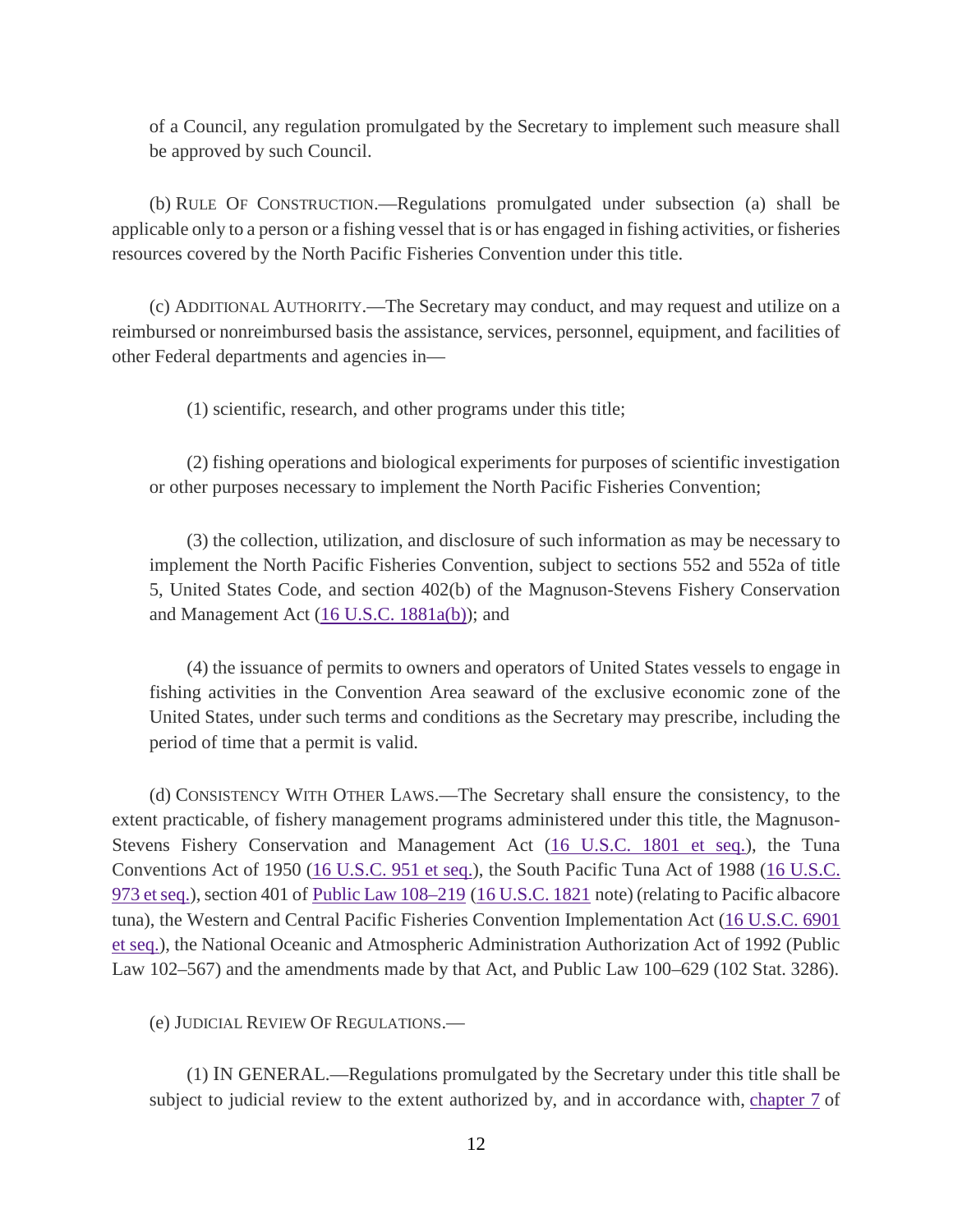title 5, United States Code, if a petition for such review is filed not later than 30 days after the date on which the regulations are promulgated.

(2) RESPONSES.—Notwithstanding any other provision of law, the Secretary shall file a response to any petition filed in accordance with paragraph (1), not later than 30 days after the date the Secretary is served with that petition, except that the appropriate court may extend the period for filing such a response upon a showing by the Secretary of good cause for that extension.

(3) COPIES OF ADMINISTRATIVE RECORD.—A response of the Secretary under paragraph (2) shall include a copy of the administrative record for the regulations that are the subject of the petition.

(4) EXPEDITED HEARINGS.—Upon a motion by the person who files a petition under this subsection, the appropriate court shall assign the matter for hearing at the earliest possible date.

#### **SEC. 105. ENFORCEMENT.**

(a) IN GENERAL.—The Secretary and the Secretary of the department in which the Coast Guard is operating—

(1) shall administer and enforce this title and any regulations issued under this title, except to the extent otherwise provided for in the Magnuson-Stevens Fishery Conservation and Management Act [\(16 U.S.C. 1801 et seq.\)](http://uscode.house.gov/quicksearch/get.plx?title=16§ion=1801); and

(2) may request and utilize on a reimbursed or nonreimbursed basis the assistance, services, personnel, equipment, and facilities of other Federal departments and agencies in the administration and enforcement of this title.

(b) SECRETARIAL ACTIONS.—Except as provided under subsection (c), the Secretary and the Secretary of the department in which the Coast Guard is operating shall prevent any person from violating this title with respect to fishing activities or the conservation of fisheries resources in the Convention Area in the same manner, by the same means, and with the same jurisdiction, powers, and duties as though sections 308 through 311 of the Magnuson-Stevens Fishery Conservation and Management Act [\(16 U.S.C. 1858,](http://uscode.house.gov/quicksearch/get.plx?title=16§ion=1858) 1859, 1860, and 1861) were incorporated into and made a part of this title. Any person that violates this title is subject to the penalties and entitled to the privileges and immunities provided in the Magnuson-Stevens Fishery Conservation and Management Act [\(16 U.S.C. 1801 et seq.\)](http://uscode.house.gov/quicksearch/get.plx?title=16§ion=1801) in the same manner, by the same means, and with the same jurisdiction,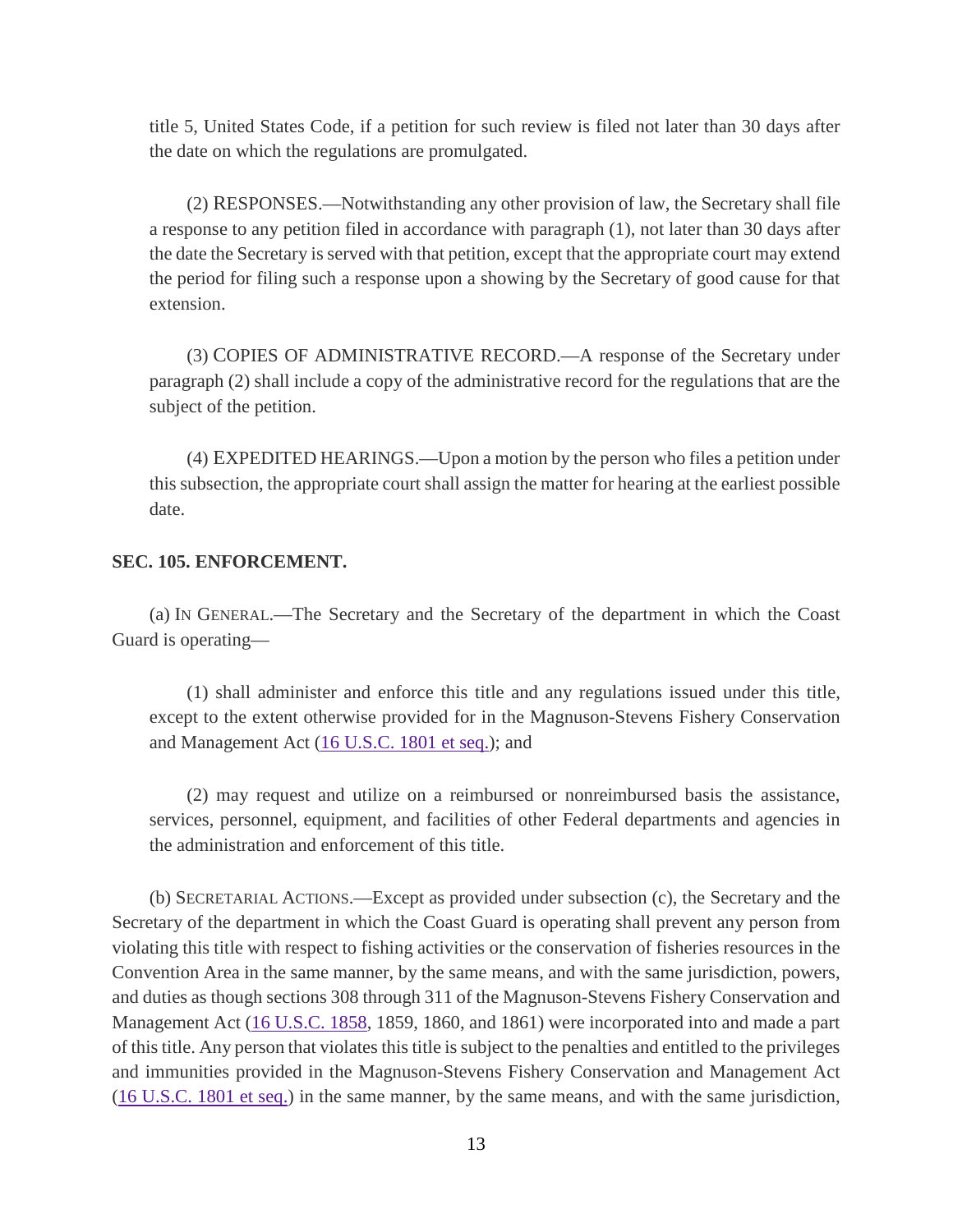power, and duties as though sections 308 through 311 of that Act [\(16 U.S.C. 1858,](http://uscode.house.gov/quicksearch/get.plx?title=16§ion=1858) 1859, 1860, and 1861) were incorporated into and made a part of this title.

(c) JURISDICTION OF THE COURTS.—

(1) IN GENERAL.—Subject to paragraphs (2) and (3), the district courts of the United States shall have exclusive jurisdiction over any case or controversy arising under this title, and any such court may at any time—

(A) enter restraining orders or prohibitions;

(B) issue warrants, process in rem, or other process;

(C) prescribe and accept satisfactory bonds or other security; and

(D) take such other actions as are in the interest of justice.

(2) HAWAII AND PACIFIC INSULAR AREAS.—In the case of Hawaii or any possession of the United States in the Pacific Ocean, the appropriate court is the United States District Court for the District of Hawaii, except that—

(A) in the case of Guam and Wake Island, the appropriate court is the United States District Court for the District of Guam; and

(B) in the case of the Northern Mariana Islands, the appropriate court is the United States District Court for the District of the Northern Mariana Islands.

(3) CONSTRUCTION.—Each violation shall be a separate offense and the offense is deemed to have been committed not only in the district where the violation first occurred, but also in any other district authorized by law. Any offense not committed in any district is subject to the venue provisions of section 3238 of title 18, United States Code.

(d) CONFIDENTIALITY.—

(1) IN GENERAL.—Any information submitted to the Secretary in compliance with any requirement under this title shall be confidential and may not be disclosed, except—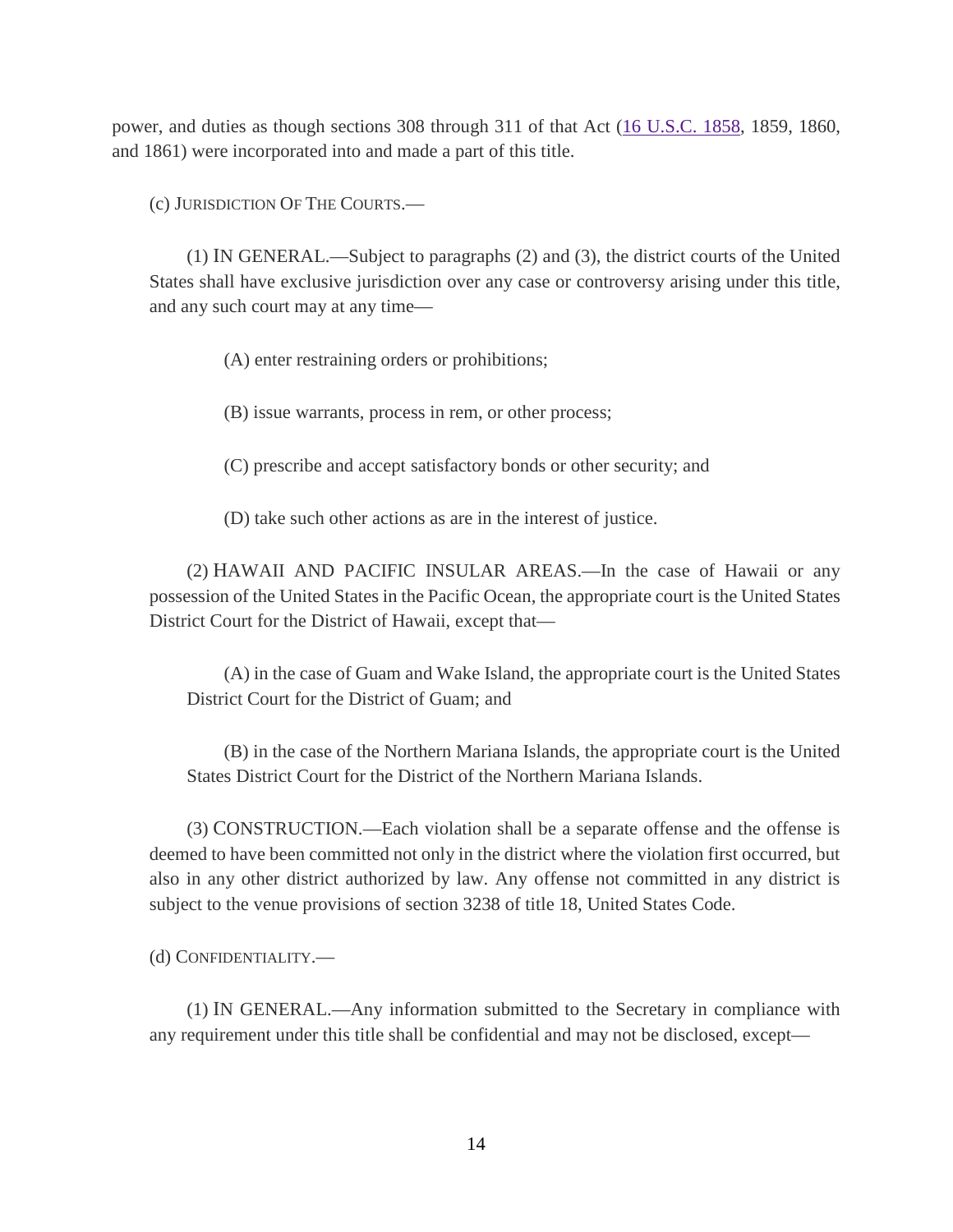(A) to a Federal employee who is responsible for administering, implementing, or enforcing this title;

(B) to the Commission, in accordance with requirements in the North Pacific Fisheries Convention and decisions of the Commission, and, insofar as possible, in accordance with an agreement with the Commission that prevents public disclosure of the identity or business of any person;

(C) to State, Council, or marine fisheries commission employees pursuant to an agreement with the Secretary that prevents public disclosure of the identity or business of any person;

(D) when required by court order; or

(E) when the Secretary has obtained written authorization from the person submitting such information to release such information to another person for a reason not otherwise provided for in this paragraph, and such release does not violate other requirements of this title.

(2) USE OF INFORMATION.—

(A) IN GENERAL.—Except as provided in subparagraph (B), the Secretary shall promulgate regulations regarding the procedures the Secretary considers necessary to preserve the confidentiality of information submitted under this title.

(B) EXCEPTION.—The Secretary may release or make public information submitted under this title if the information is in any aggregate or summary form that does not directly or indirectly disclose the identity or business of any person.

(3) RULE OF CONSTRUCTION.—Nothing in this subsection shall be interpreted or construed to prevent the use for conservation and management purposes by the Secretary of any information submitted under this title.

#### **SEC. 106. PROHIBITED ACTS.**

It is unlawful for any person—

(1) to violate this title or any regulation or permit issued under this title;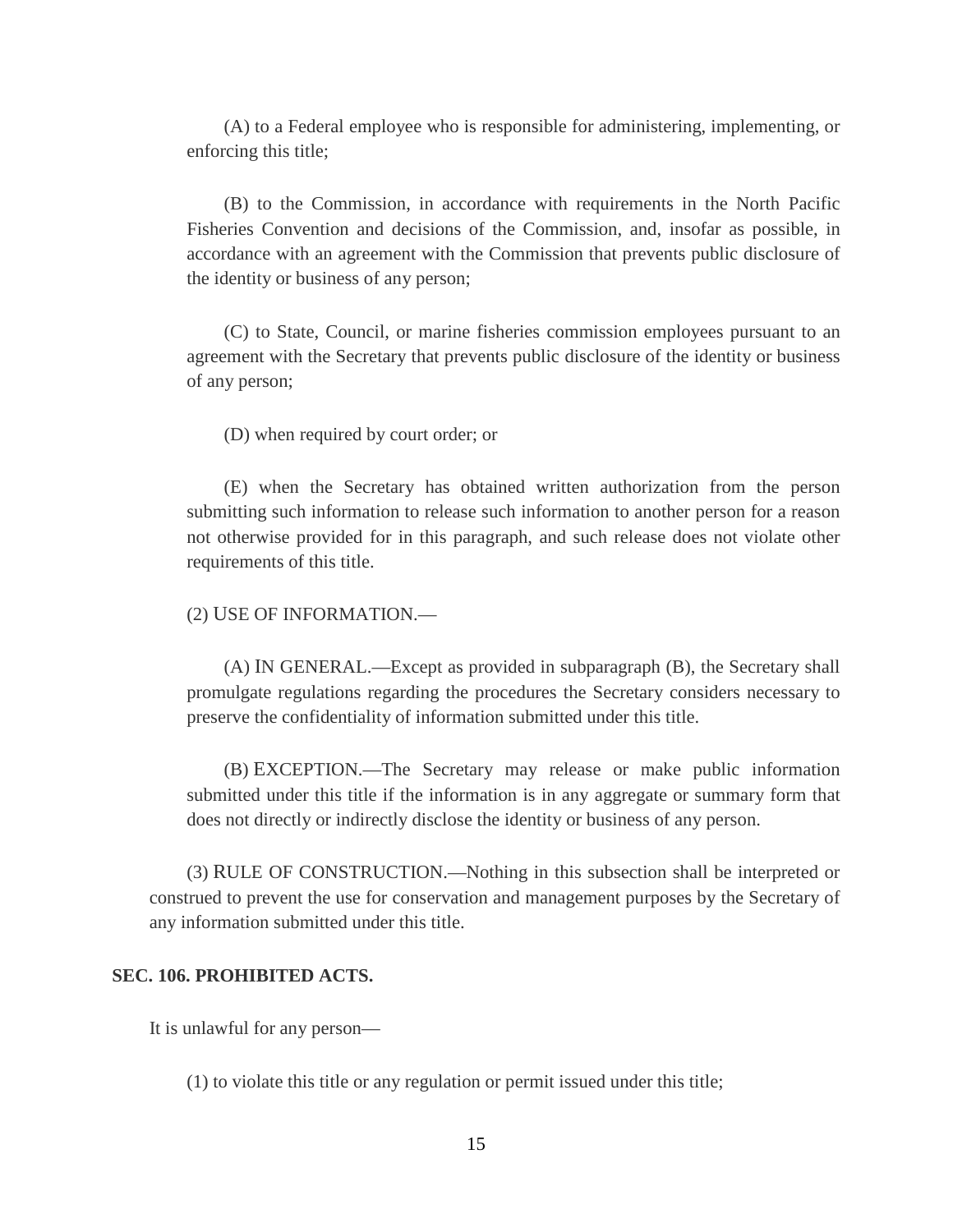(2) to use any fishing vessel to engage in fishing activities without, or after the revocation or during the period of suspension of, an applicable permit issued pursuant to this title;

(3) to refuse to permit any officer authorized to enforce this title to board a fishing vessel subject to such person's control for the purposes of conducting any search, investigation, or inspection in connection with the enforcement of this title or any regulation, permit, or the North Pacific Fisheries Convention;

(4) to assault, resist, oppose, impede, intimidate, or interfere with any such authorized officer in the conduct of any search, investigation, or inspection in connection with the enforcement of this title or any regulation, permit, or the North Pacific Fisheries Convention;

(5) to resist a lawful arrest for any act prohibited by this title or any regulation promulgated or permit issued under this title;

(6) to knowingly and willfully ship, transport, offer for sale, sell, purchase, import, export, or have custody, control, or possession of, any fisheries resources taken or retained in violation of this title or any regulation or permit referred to in paragraph (1) or (2);

(7) to interfere with, delay, or prevent, by any means, the apprehension or arrest of another person, knowing that such other person has committed any act prohibited by this section;

(8) to knowingly and willfully submit to the Secretary false information (including false information regarding the capacity and extent to which a United States fish processor, on an annual basis, will process a portion of the optimum yield of a fishery that will be harvested by fishing vessels of the United States), regarding any matter that the Secretary is considering in the course of carrying out this title;

(9) to assault, resist, oppose, impede, intimidate, sexually harass, bribe, or interfere with any observer on a vessel under this title, or any data collector employed by or under contract to any person to carry out responsibilities under this title;

(10) to engage in fishing activities in violation of any regulation adopted pursuant to this title;

(11) to knowingly and willfully ship, transport, purchase, sell, offer for sale, import, export, or have in their custody, possession, or control any fisheries resources taken or retained in violation of such regulations;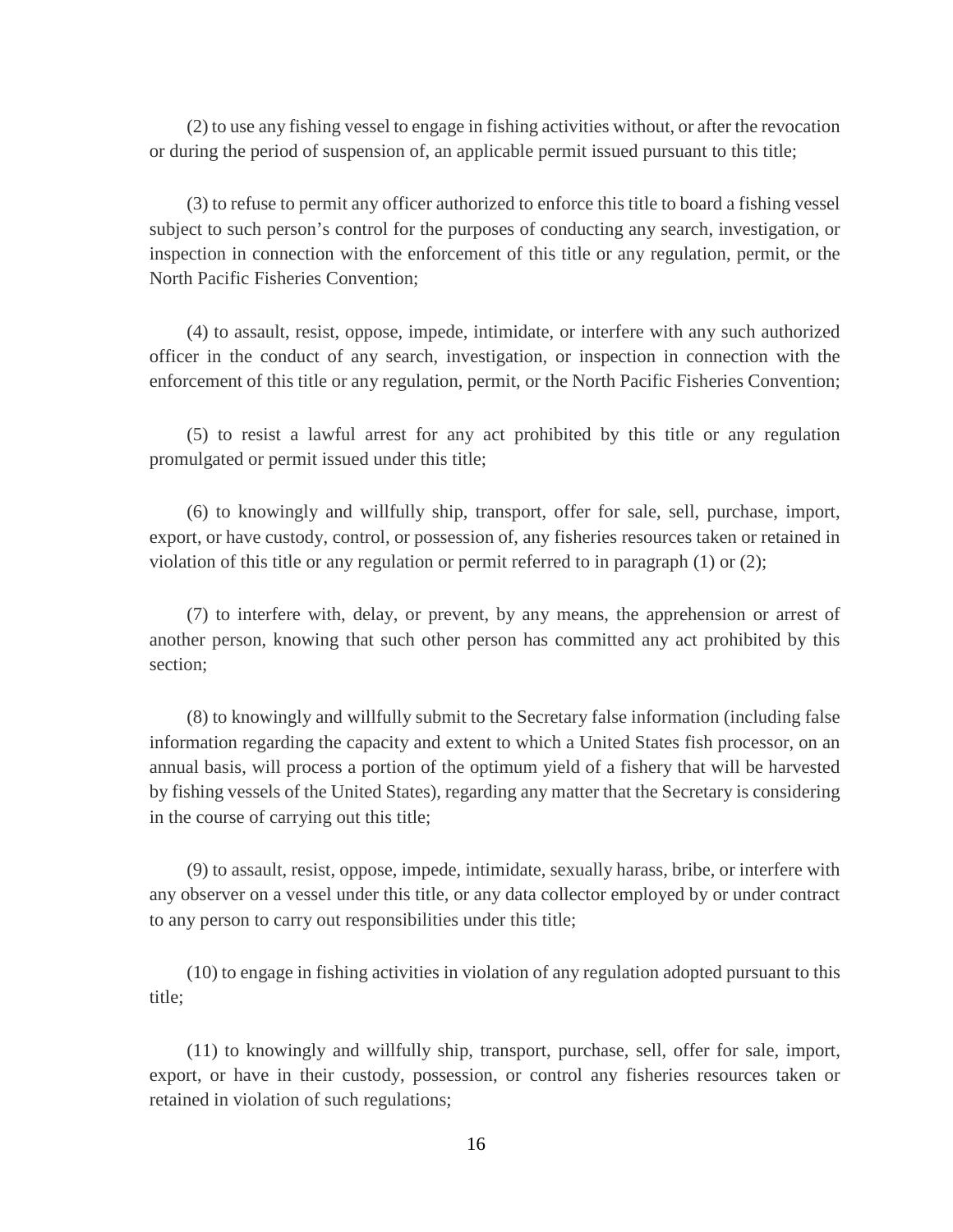(12) to fail to make, keep, or furnish any catch returns, statistical records, or other reports required by regulations adopted pursuant to this title to be made, kept, or furnished;

(13) to fail to stop a vessel upon being hailed and instructed to stop by a duly authorized official of the United States;

(14) to import, in violation of any regulation adopted pursuant to this title, any fisheries resources in any form of those species subject to regulation pursuant to a recommendation, resolution, or decision of the Commission, or any fisheries resources in any form not under regulation but under investigation by the Commission, during the period such fisheries resources have been denied entry in accordance with this title;

(15) to make or submit any false record, account, or label for, or any false identification of, any fisheries resources that have been, or are intended to be imported, exported, transported, sold, offered for sale, purchased, or received in interstate or foreign commerce; or

(16) to refuse to authorize and accept boarding by a duly authorized inspector pursuant to procedures adopted by the Commission for the boarding and inspection of fishing vessels in the Convention Area.

#### **SEC. 107. COOPERATION IN CARRYING OUT CONVENTION.**

(a) FEDERAL AND STATE AGENCIES; PRIVATE INSTITUTIONS AND ORGANIZATIONS.—The Secretary may cooperate with any Federal agency, any public or private institution or organization within the United States or abroad, and, through the Secretary of State, a duly authorized official of the government of any party to the North Pacific Fisheries Convention, in carrying out responsibilities under this title.

(b) SCIENTIFIC AND OTHER PROGRAMS; FACILITIES AND PERSONNEL.—Each Federal agency may, upon the request of the Secretary, cooperate in the conduct of scientific and other programs and furnish facilities and personnel for the purpose of assisting the Commission in carrying out its duties under the North Pacific Fisheries Convention.

(c) SANCTIONED FISHING OPERATIONS AND BIOLOGICAL EXPERIMENTS.—Nothing in this title, or in the laws of any State, prevents the Secretary or the Commission from—

(1) conducting or authorizing the conduct of fishing operations and biological experiments at any time for purposes of scientific investigation; or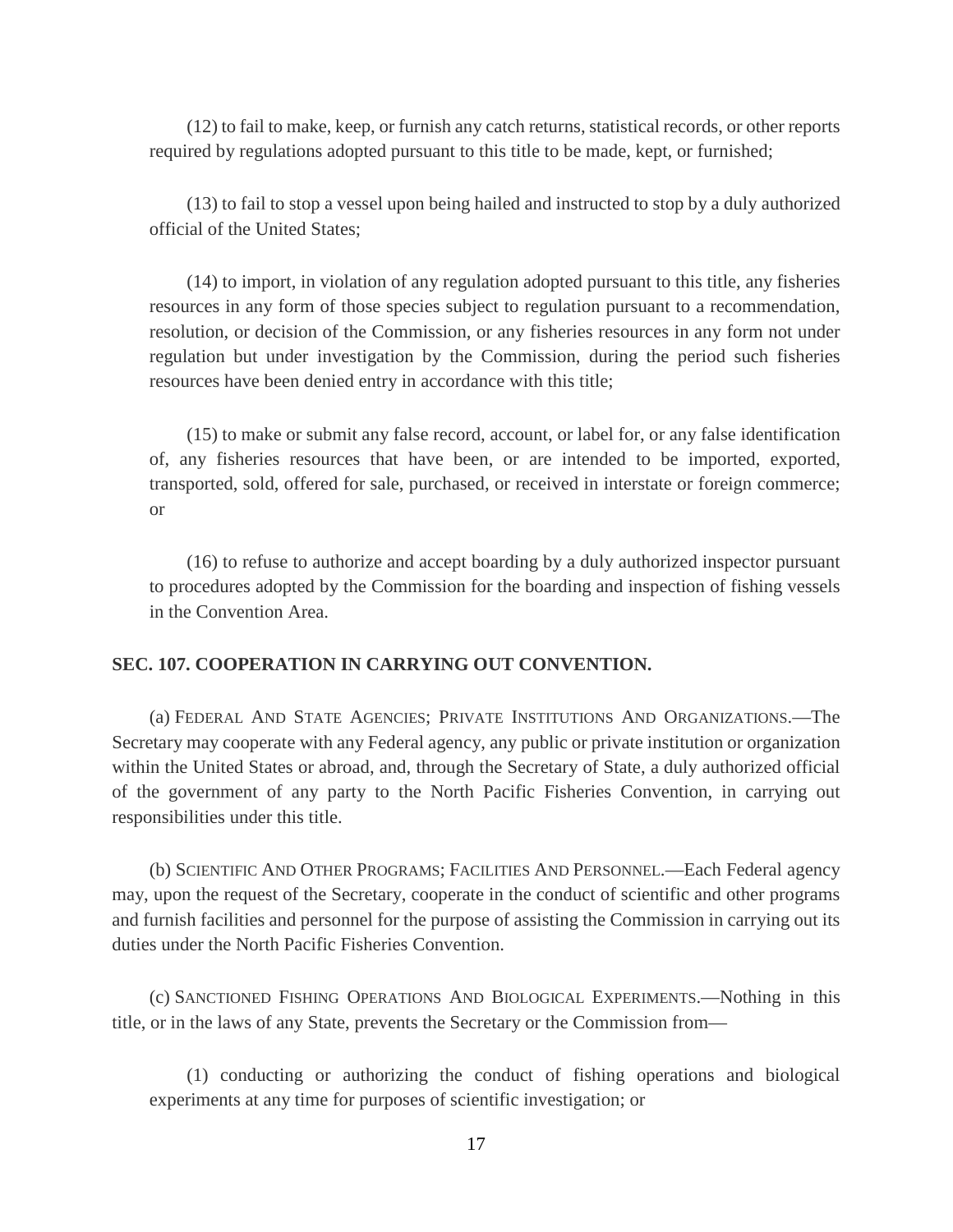(2) discharging any other duties prescribed by the North Pacific Fisheries Convention.

(d) STATE JURISDICTION NOT AFFECTED.—Nothing in this title shall be construed to diminish or to increase the jurisdiction of any State in the territorial sea of the United States.

#### **SEC. 108. TERRITORIAL PARTICIPATION.**

The Secretary of State shall ensure participation in the Commission and its subsidiary bodies by the Commonwealth of the Northern Mariana Islands, American Samoa, and Guam to the same extent provided to the territories of other nations.

#### **SEC. 109. EXCLUSIVE ECONOMIC ZONE NOTIFICATION.**

Masters of commercial fishing vessels of countries fishing under the management authority of the North Pacific Fisheries Convention that do not carry vessel monitoring systems capable of communicating with United States enforcement authorities shall, prior to or as soon as reasonably possible after, entering and transiting the exclusive economic zone bounded by the Convention Area—

(1) notify the Coast Guard of the name, flag state, location, route, and destination of the vessel and of the circumstances under which it will enter United States waters;

(2) ensure that all fishing gear on board the vessel is stowed below deck or otherwise removed from the place it is normally used for fishing activities and placed where it is not readily available for fishing activities; and

(3) if requested by an enforcement officer, proceed to a specified location so that a vessel inspection can be conducted.

### **TITLE II—IMPLEMENTATION OF THE CONVENTION ON THE CONSERVATION AND MANAGEMENT OF HIGH SEAS FISHERY RESOURCES IN THE SOUTH PACIFIC OCEAN SEC. 201. DEFINITIONS.**

In this title: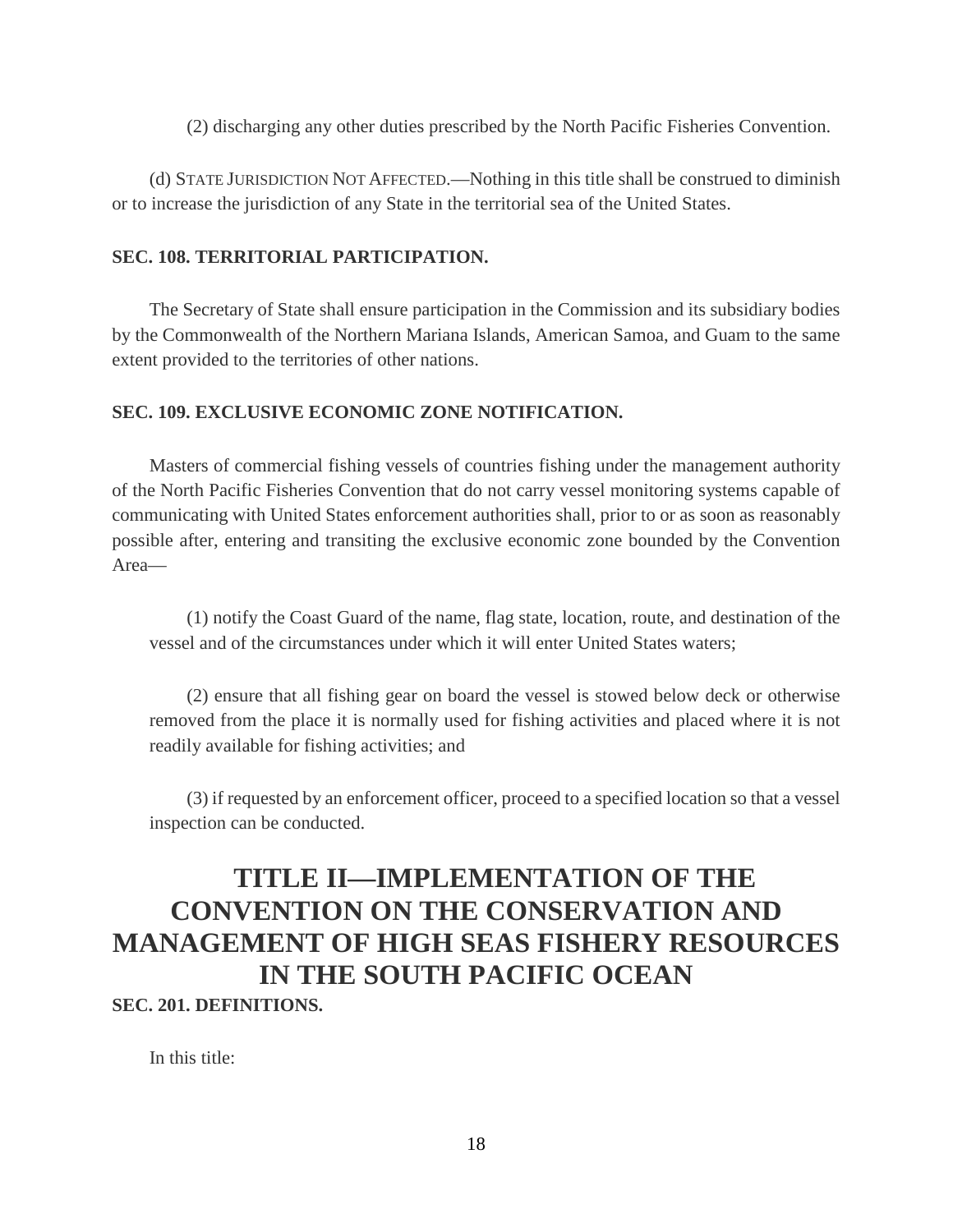(1) ADVISORY COMMITTEE.—The term "Advisory Committee" means the advisory committee established under section 202(d).

(2) 1982 CONVENTION.—The term "1982 Convention" means the United Nations Convention on the Law of the Sea of 10 December 1982.

(3) COMMISSION.—The term "Commission" means the Commission of the South Pacific Regional Fisheries Management Organization established in accordance with the South Pacific Fishery Resources Convention.

(4) CONVENTION AREA.—The term "Convention Area" means the area to which the Convention on the Conservation and Management of High Seas Fisheries Resources in the South Pacific Ocean applies under Article 5 of such Convention.

(5) COUNCIL.—The term "Council" means the Western Pacific Regional Fishery Management Council.

(6) EXCLUSIVE ECONOMIC ZONE.—The term "exclusive economic zone" means—

(A) with respect to the United States, the zone established by Presidential Proclamation Numbered 5030 of March 10, 1983 [\(16 U.S.C. 1453](http://uscode.house.gov/quicksearch/get.plx?title=16§ion=1453) note); and

(B) with respect to a foreign country, a designated zone similar to the zone referred to in subparagraph (A) for that country.

(7) FISHERIES RESOURCES.—The term "fisheries resources" means all fish within the Convention Area, including mollusks, crustaceans, and other living marine resources as may be decided by the Commission, but excluding—

(A) sedentary species insofar as they are subject to the national jurisdiction of coastal States pursuant to Article 77 paragraph 4 of the 1982 Convention;

(B) highly migratory species listed in Annex I of the 1982 Convention;

(C) anadromous and catadromous species; and

(D) marine mammals, marine reptiles and sea birds.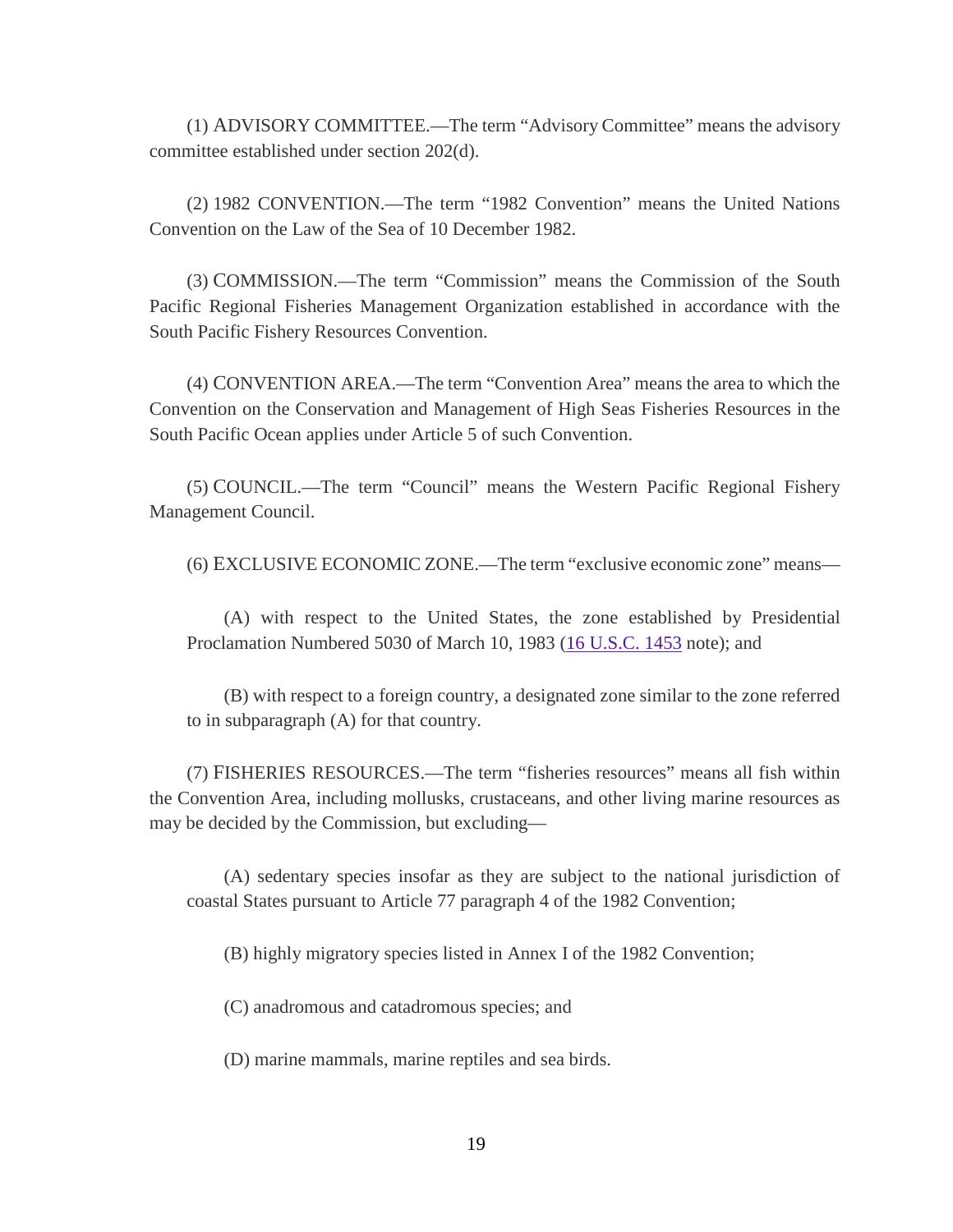(8) FISHING.—The term "fishing"—

(A) except as provided in subparagraph (B), means—

(i) the actual or attempted searching for, catching, taking, or harvesting of fishery resources;

(ii) engaging in any activity that can reasonably be expected to result in the locating, catching, taking or harvesting of fisheries resources for any purpose;

(iii) transshipment and any operation at sea, in support of, or in preparation for, any activity described in this subparagraph; and

(iv) the use of any vessel, vehicle, aircraft, or hovercraft in relation to any activity described in this subparagraph; and

(B) does not include any operation related to emergencies involving the health and safety of crew members or the safety of a fishing vessel.

(9) FISHING VESSEL.—The term "fishing vessel" means any vessel used or intended to be used for fishing, including any support ship, carrier vessel, or any other vessel directly engaged in fishing operations.

(10) PERSON.—The term "person" means any individual (whether or not a citizen or national of the United States); any corporation, partnership, association, or other entity (whether or not organized or existing under the laws of any State); and any Federal, State, local, or foreign government or any entity of any such government.

(11) SECRETARY.—The term "Secretary" means the Secretary of Commerce.

(12) SOUTH PACIFIC FISHERY RESOURCES CONVENTION.—The term "South Pacific Fishery Resources Convention" means the Convention on the Conservation and Management of the High Seas Fishery Resources in the South Pacific Ocean (including any annexes, amendments, or protocols that are in force, or have come into force, for the United States), which was adopted at Auckland, New Zealand, on November 14, 2009, by the International Consultations on the Proposed South Pacific Regional Fisheries Management Organization.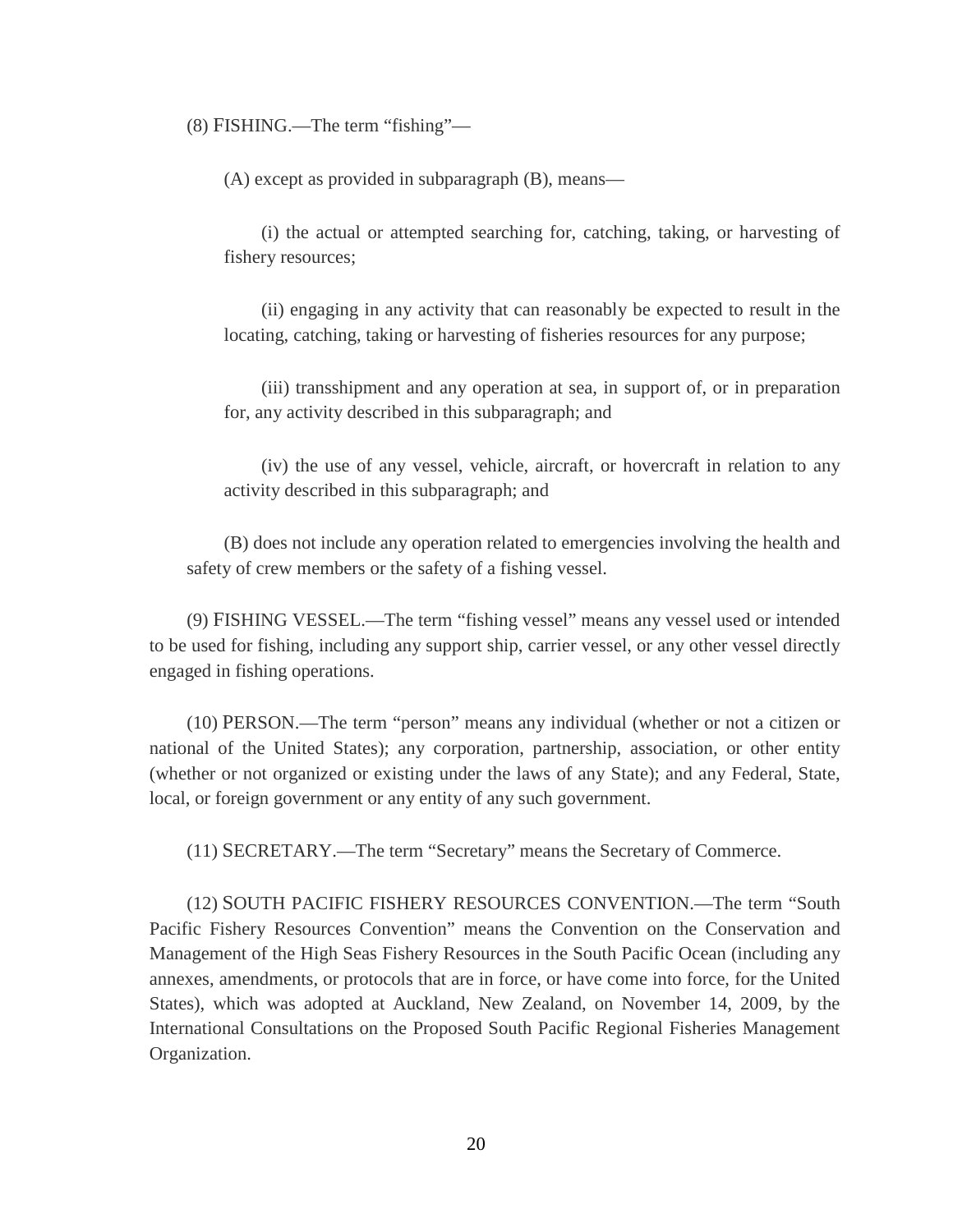(13) STATE.—The term "State" means each of the several States of the United States, the District of Columbia, the Commonwealth of the Northern Mariana Islands, American Samoa, Guam, and any other commonwealth, territory, or possession of the United States.

#### **SEC. 202. APPOINTMENT OR DESIGNATION OF UNITED STATES COMMISSIONERS.**

(a) APPOINTMENT.—

(1) IN GENERAL.—The United States shall be represented on the Commission by not more than 3 Commissioners. In making each appointment, the President shall select a Commissioner from among individuals who are knowledgeable or experienced concerning fishery resources in the South Pacific Ocean.

(2) REPRESENTATION.—At least one of the Commissioners shall be—

(A) serving at the pleasure of the President, an officer or employee of—

(i) the Department of Commerce;

(ii) the Department of State; or

(iii) the Coast Guard; and

(B) the chairperson or designee of the Council.

(b) ALTERNATE COMMISSIONERS.—The Secretary of State, in consultation with the Secretary, may designate from time to time and for periods of time considered appropriate an alternate Commissioner to the Commission. An alternate Commissioner may exercise all powers and duties of a Commissioner in the absence of a Commissioner appointed under subsection (a).

(c) ADMINISTRATIVE MATTERS.—

(1) EMPLOYMENT STATUS.—An individual serving as a Commissioner, or as an alternate Commissioner, other than an officer or employee of the United States Government, shall not be considered a Federal employee, except for the purposes of injury compensation or tort claims liability as provided in [chapter 81](http://uscode.house.gov/view.xhtml?req=granuleid:USC-prelim-title5-chapter81-front&num=0&edition=prelim) of title 5, United States Code, and [chapter](http://uscode.house.gov/view.xhtml?req=granuleid:USC-prelim-title28-chapter171-front&num=0&edition=prelim)  [171](http://uscode.house.gov/view.xhtml?req=granuleid:USC-prelim-title28-chapter171-front&num=0&edition=prelim) of title 28, United States Code.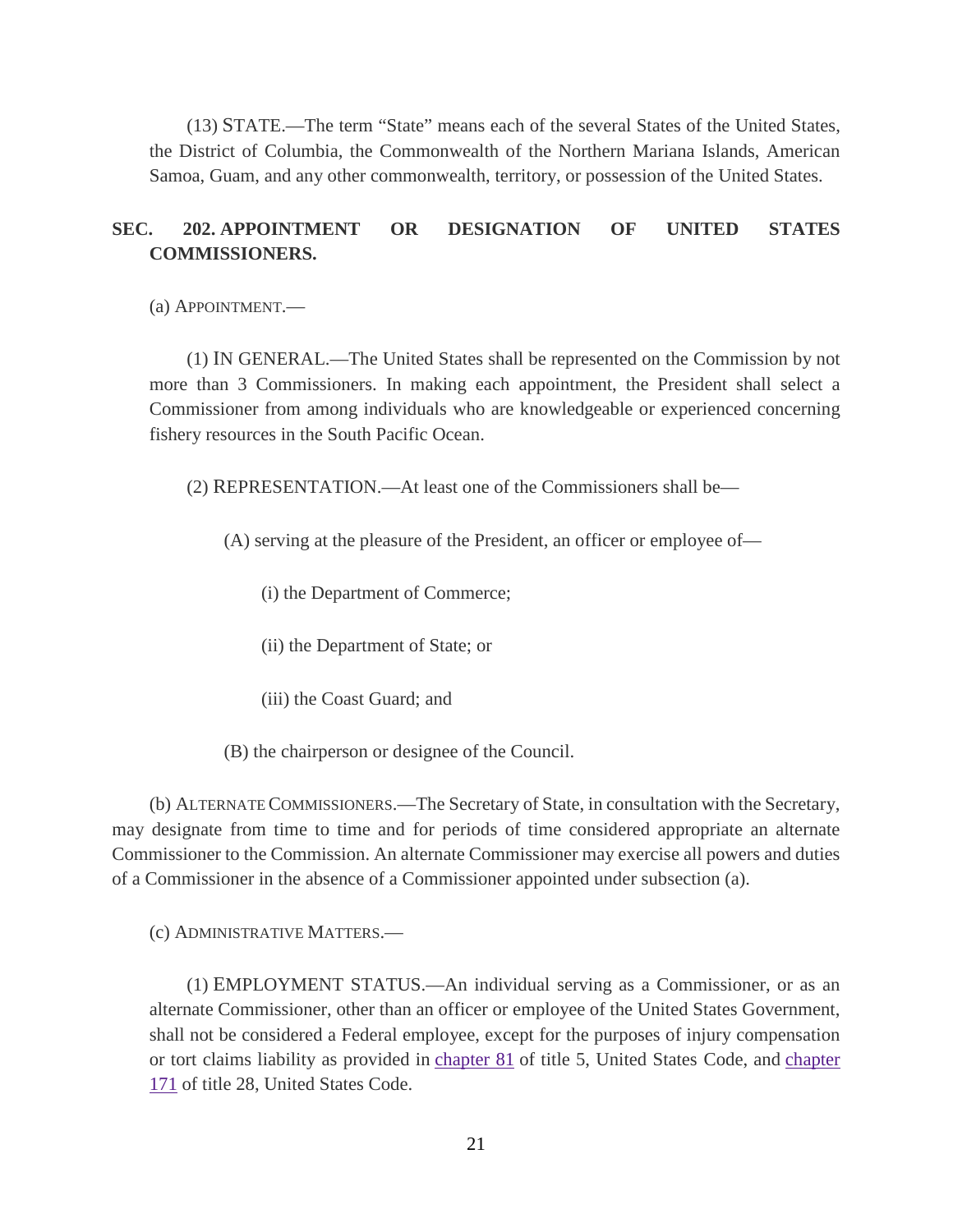(2) COMPENSATION.—An individual serving as a Commissioner or an alternate Commissioner, although an officer of the United States while so serving, shall receive no compensation for the individual's services as such Commissioner or alternate Commissioner.

(3) TRAVEL EXPENSES.—

(A) IN GENERAL.—The Secretary of State shall pay the necessary travel expenses of a Commissioner or an alternate Commissioner in accordance with the Federal Travel Regulations and sections 5701, 5702, 5704 through 5708, and 5731 of title 5, United States Code.

(B) REIMBURSEMENT.—The Secretary may reimburse the Secretary of State for amounts expended by the Secretary of State under this paragraph.

(d) ADVISORY COMMITTEE.—

(1) ESTABLISHMENT OF PERMANENT ADVISORY COMMITTEE.—

(A) MEMBERSHIP.—There is established an advisory committee that shall be composed of 6 members appointed by the Secretary, including—

(i) a member engaging in commercial fishing in the management area of the Council;

(ii) 2 members from the indigenous population of the Pacific, including a Native American Samoan;

(iii) a member that is a marine fisheries scientist and a member of the Council's Scientific and Statistical Committee;

(iv) a member nominated by the Governor of the State of Hawaii; and

(v) a member designated by the Council.

(B) TERMS AND PRIVILEGES.—Each member of the Advisory Committee shall serve for a term of 2 years and shall be eligible for reappointment, except an individual may not be appointed to more than 3 terms. The Commissioners shall notify the Advisory Committee in advance of each meeting of the Commissioners. The Advisory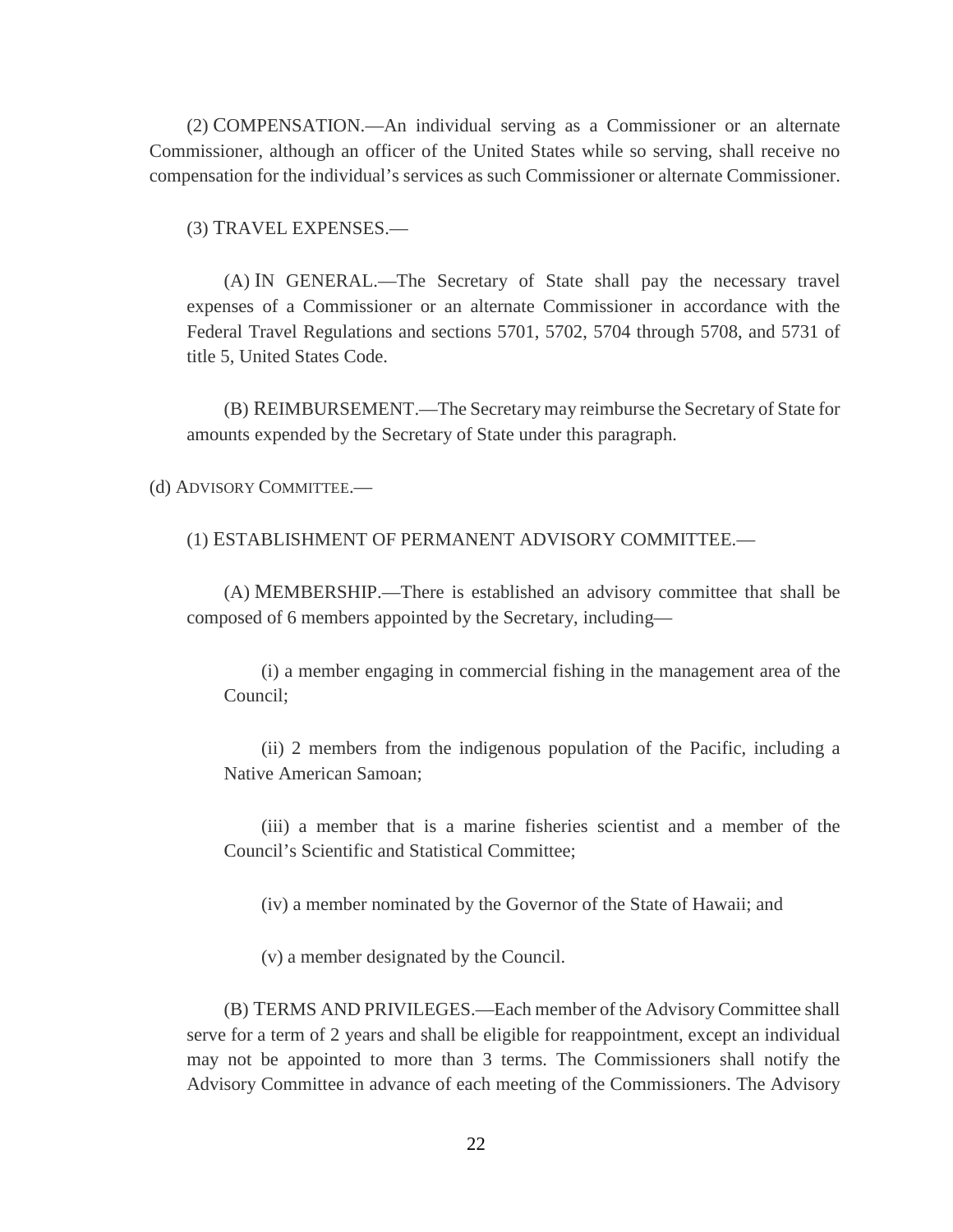Committee shall attend each meeting and shall examine and be heard on all proposed programs, investigations, reports, and recommendations of the Commissioners.

(C) PROCEDURES.—The Advisory Committee shall determine its organization and prescribe its practices and procedures for carrying out its functions under this title, the South Pacific Fisheries Convention, and the Magnuson-Stevens Fishery Conservation and Management Act [\(16 U.S.C. 1801 et seq.\)](http://uscode.house.gov/quicksearch/get.plx?title=16§ion=1801). The Advisory Committee shall publish and make available to the public a statement of its organization, practices, and procedures. A majority of the members of the Advisory Committee shall constitute a quorum to conduct business. Meetings of the Advisory Committee, except when in executive session, shall be open to the public. Prior notice of each nonexecutive meeting shall be made public in a timely fashion. The Advisory Committee shall not be subject to the Federal Advisory Committee Act (5 U.S.C. App.).

(D) PROVISION OF INFORMATION.—The Secretary and the Secretary of State shall furnish the Advisory Committee with relevant information concerning fishery resources and international fishery agreements.

#### (2) ADMINISTRATIVE MATTERS.—

(A) SUPPORT SERVICES.—The Secretary shall provide to the Advisory Committee in a timely manner such administrative and technical support services as are necessary to function effectively.

(B) COMPENSATION; STATUS; EXPENSES.—An individual appointed to serve as a member of the Advisory Committee—

(i) shall serve without pay; and

(ii) shall not be considered a Federal employee, except for the purposes of injury compensation or tort claims liability as provided in [chapter 81](http://uscode.house.gov/view.xhtml?req=granuleid:USC-prelim-title5-chapter81-front&num=0&edition=prelim) of title 5, United States Code, and [chapter 171](http://uscode.house.gov/view.xhtml?req=granuleid:USC-prelim-title28-chapter171-front&num=0&edition=prelim) of title 28, United States Code.

#### **SEC. 203. AUTHORITY AND RESPONSIBILITY OF THE SECRETARY OF STATE.**

The Secretary of State may—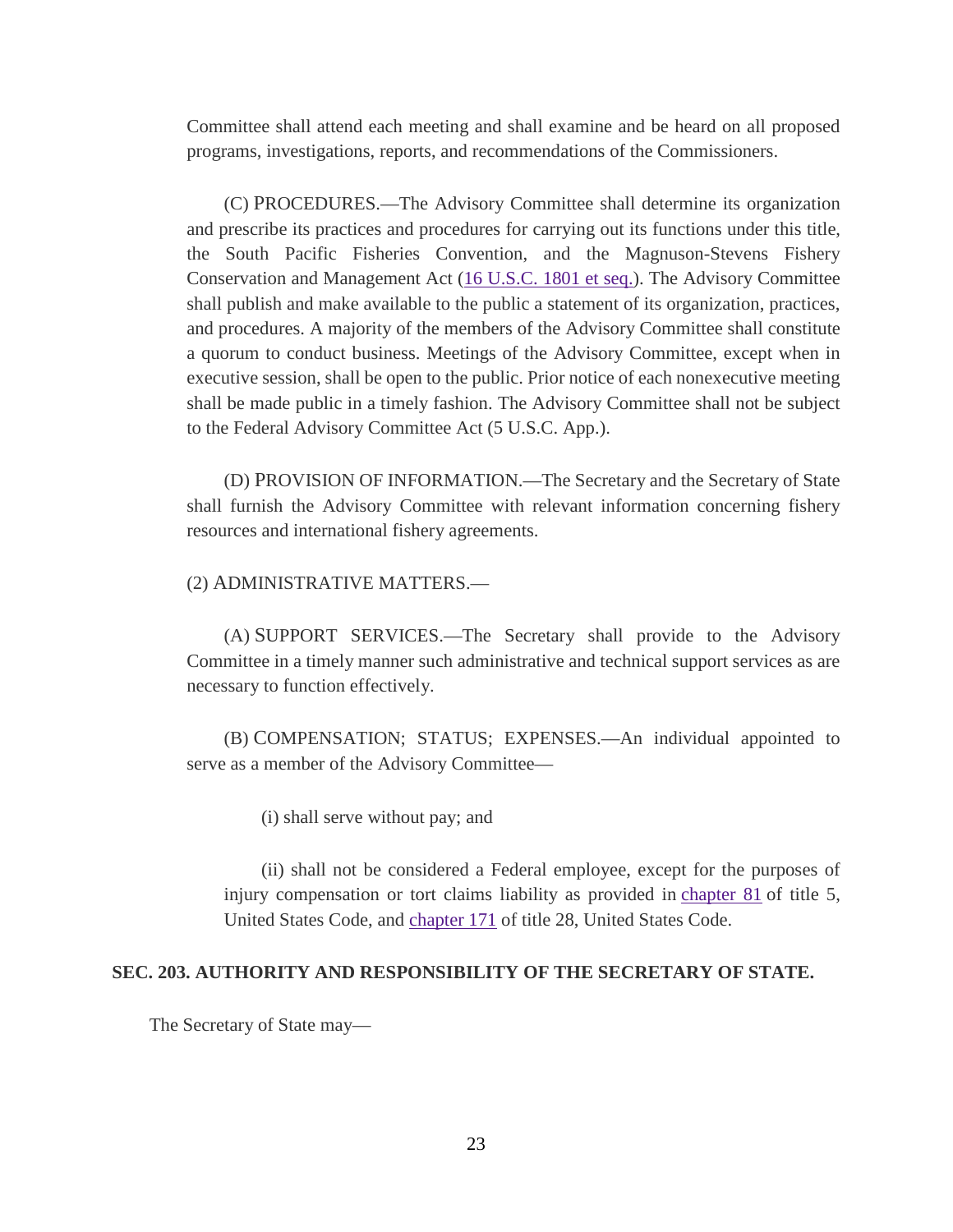(1) receive and transmit, on behalf of the United States, reports, requests, recommendations, proposals, decisions, and other communications of and to the Commission;

(2) in consultation with the Secretary, act upon, or refer to other appropriate authority, any communication pursuant to paragraph (1); and

(3) with the concurrence of the Secretary, and in accordance with the South Pacific Fishery Resources Convention, object to decisions of the Commission.

#### **SEC. 204. RESPONSIBILITY OF THE SECRETARY AND RULEMAKING AUTHORITY.**

(a) RESPONSIBILITIES.—The Secretary may—

(1) administer this title and any regulations issued under this title, except to the extent otherwise provided for in this title; and

(2) issue permits to vessels subject to the jurisdiction of the United States, and to owners and operators of such vessels, to fish in the Convention Area, under such terms and conditions as the Secretary may prescribe.

(b) PROMULGATION OF REGULATIONS.—

(1) IN GENERAL.—The Secretary, in consultation with the Secretary of State and the Secretary of the department in which the Coast Guard is operating, may promulgate such regulations as may be necessary and appropriate to carry out the international obligations of the United States under the South Pacific Fishery Resources Convention and this title, including decisions adopted by the Commission.

(2) APPLICABILITY.—Regulations promulgated under this subsection shall be applicable only to a person or fishing vessel that is or has engaged in fishing, and fisheries resources covered by the Convention on the Conservation and Management of High Seas Fisheries Resources in the South Pacific Ocean under this title.

(c) CONSISTENCY WITH OTHER LAWS.—The Secretary shall ensure the consistency, to the extent practicable, of fishery management programs administered under this title, the Magnuson-Stevens Fishery Conservation and Management Act [\(16 U.S.C. 1801 et seq.\)](http://uscode.house.gov/quicksearch/get.plx?title=16§ion=1801), the Tuna Conventions Act of 1950 [\(16 U.S.C. 951 et seq.\)](http://uscode.house.gov/quicksearch/get.plx?title=16§ion=951), the South Pacific Tuna Act of 1988 [\(16 U.S.C.](http://uscode.house.gov/quicksearch/get.plx?title=16§ion=973)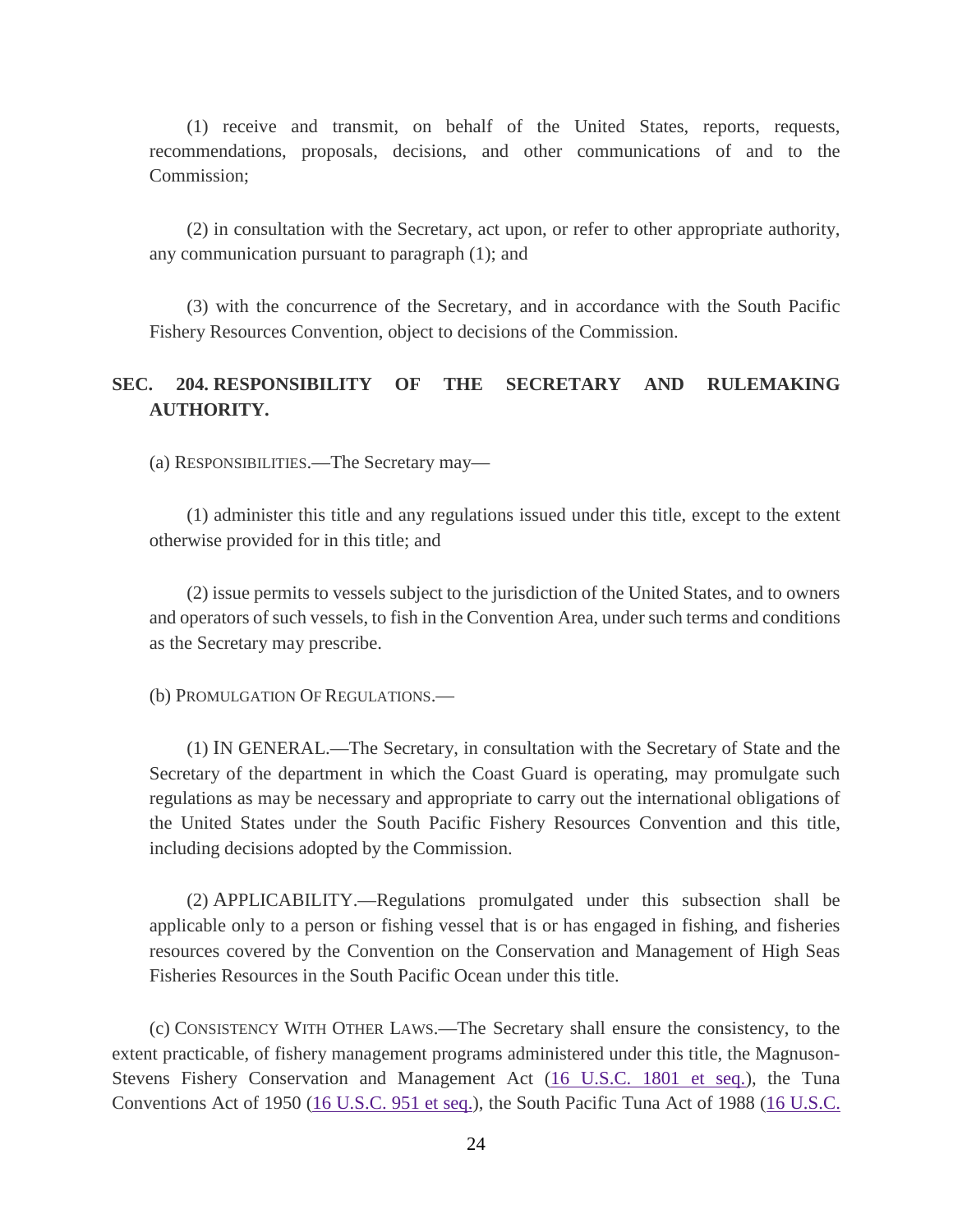[973 et seq.\)](http://uscode.house.gov/quicksearch/get.plx?title=16§ion=973), section 401 of [Public Law 108–219](https://www.gpo.gov/fdsys/pkg/PLAW-108publ219/pdf/PLAW-108publ219.pdf) [\(16 U.S.C. 1821](http://uscode.house.gov/quicksearch/get.plx?title=16§ion=1821) note) (relating to Pacific albacore tuna), the Western and Central Pacific Fisheries Convention Implementation Act [\(16 U.S.C. 6901](http://uscode.house.gov/quicksearch/get.plx?title=16§ion=6901)  [et seq.\)](http://uscode.house.gov/quicksearch/get.plx?title=16§ion=6901), the National Oceanic and Atmospheric Administration Authorization Act of 1992 (Public Law 102–567) and the amendments made by that Act, and Public Law 100–629 (102 Stat. 3286).

(d) JUDICIAL REVIEW OF REGULATIONS.—

(1) IN GENERAL.—Regulations promulgated by the Secretary under this title shall be subject to judicial review to the extent authorized by, and in accordance with, [chapter 7](http://uscode.house.gov/view.xhtml?req=granuleid:USC-prelim-title5-chapter7-front&num=0&edition=prelim) of title 5, United States Code, if a petition for such review is filed not later than 30 days after the date on which the regulations are promulgated or the action is published in the Federal Register, as applicable.

(2) RESPONSES.—Notwithstanding any other provision of law, the Secretary shall file a response to any petition filed in accordance with paragraph (1) not later than 30 days after the date the Secretary is served with that petition, except that the appropriate court may extend the period for filing such a response upon a showing by the Secretary of good cause for that extension.

(3) COPIES OF ADMINISTRATIVE RECORD.—A response of the Secretary under paragraph (2) shall include a copy of the administrative record for the regulations that are the subject of the petition.

(4) EXPEDITED HEARINGS.—Upon a motion by the person who files a petition under this subsection, the appropriate court shall assign the matter for hearing at the earliest possible date.

#### **SEC. 205. ENFORCEMENT.**

(a) RESPONSIBILITY.—This title, and any regulations or permits issued under this title, shall be enforced by the Secretary and the Secretary of the department in which the Coast Guard is operating. Such Secretaries shall, and the head of any Federal or State agency that has entered into an agreement with either such Secretary under this section may (if the agreement so provides), authorize officers to enforce this title or any regulation promulgated under this title. Any officer so authorized may enforce this title in the same manner, by the same means, and with the same jurisdiction, powers, and duties as though section 311 of the Magnuson-Stevens Fishery Conservation and Management Act [\(16 U.S.C. 1861\)](http://uscode.house.gov/quicksearch/get.plx?title=16§ion=1861) were incorporated into and made a part of this title.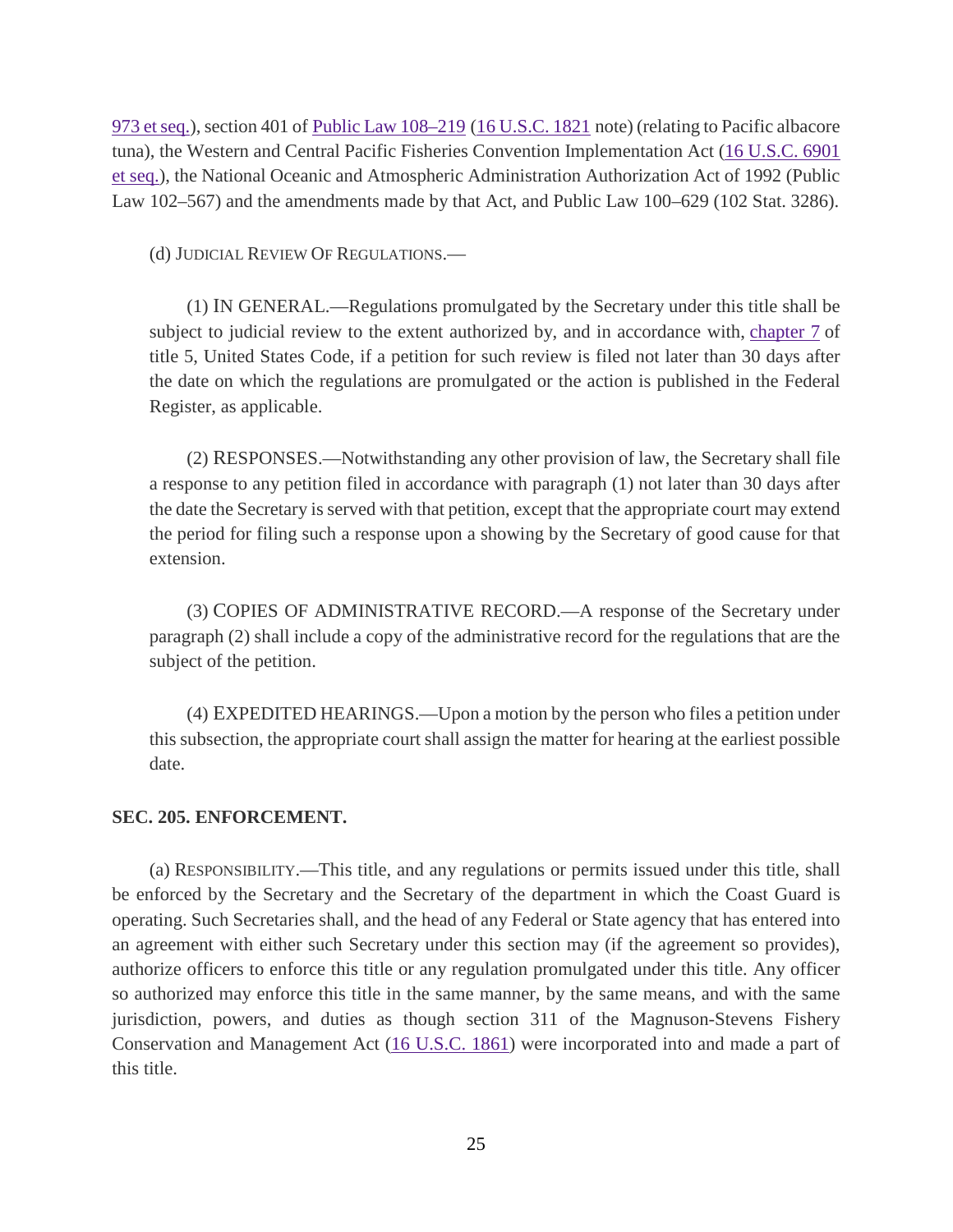(b) ADMINISTRATION AND ENFORCEMENT.—The Secretary shall prevent any person from violating this title in the same manner, by the same means, and with the same jurisdiction, powers, and duties as though sections 308 through 311 of the Magnuson-Stevens Fishery Conservation and Management Act (16 U.S.C. 1858 through 1861) were incorporated into and made a part of this title. Any person that violates this title shall be subject to the penalties, and entitled to the privileges and immunities, provided in the Magnuson-Stevens Fishery Conservation and Management Act [\(16 U.S.C. 1801 et](http://uscode.house.gov/quicksearch/get.plx?title=16§ion=1801) seq.) in the same manner and by the same means as though sections 308 through 311 of that Act (16 U.S.C. 1858 through 1861) were incorporated into and made a part of this title.

(c) DISTRICT COURT JURISDICTION.—The district courts of the United States shall have jurisdiction over any actions arising under this section. Notwithstanding subsection (b), for the purpose of this section, for Hawaii or any possession of the United States in the Pacific Ocean, the appropriate court is the United States District Court for the District of Hawaii, except that in the case of Guam and Wake Island, the appropriate court is the United States District Court for the District of Guam, and except that in the case of the Northern Mariana Islands, the appropriate court is the United States District Court for the District of the Northern Mariana Islands. Each violation shall be a separate offense and the offense is deemed to have been committed not only in the district where the violation first occurred, but also in any other district as authorized by law. Any offenses not committed in any district are subject to the venue provisions of section 3238 of title 18, United States Code.

#### **SEC. 206. PROHIBITED ACTS.**

It is unlawful for any person—

(1) to violate any provision of this title or of any regulation promulgated or permit issued under this title;

(2) to use any fishing vessel to engage in fishing without a valid permit or after the revocation, or during the period of suspension, of an applicable permit pursuant to this title;

(3) to refuse to permit any officer authorized to enforce this title to board a fishing vessel subject to such person's control for the purposes of conducting any investigation or inspection in connection with the enforcement of this title;

(4) to assault, resist, oppose, impede, intimidate, or interfere with any such authorized officer in the conduct of any search, investigation, or inspection in connection with the enforcement of this title or any regulation promulgated or permit issued under this title;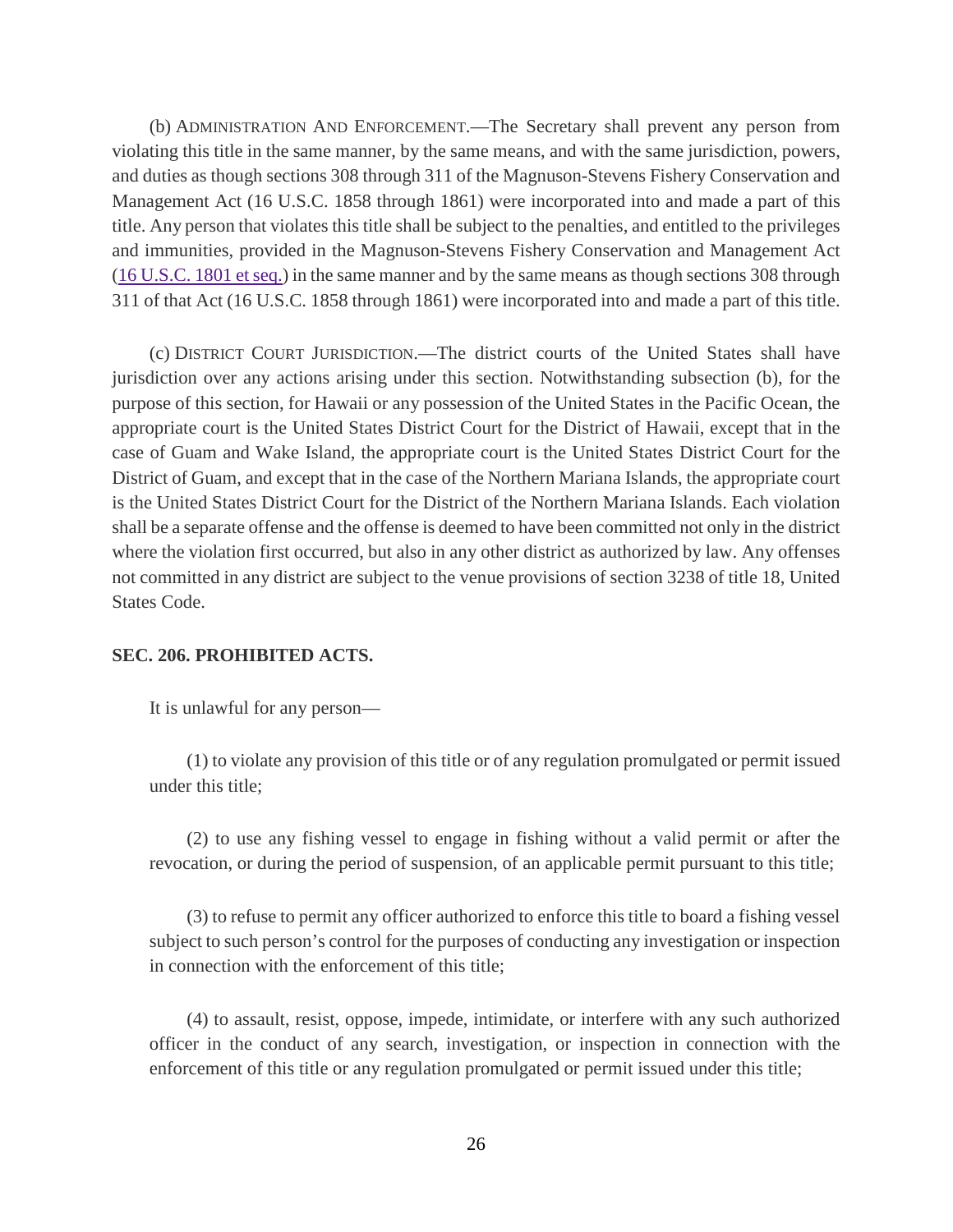(5) to resist a lawful arrest for any act prohibited by this title or any regulation promulgated or permit issued under this title;

(6) to knowingly and willfully ship, transport, offer for sale, sell, purchase, import, export, or have custody, control, or possession of, any fishery resources taken or retained in violation of this title or any regulation or permit referred to in paragraph (1) or (2);

(7) to interfere with, delay, or prevent, by any means, the apprehension or arrest of another person, knowing that such other person has committed any act prohibited by this title;

(8) to knowingly and willfully submit to the Secretary false information, regarding any matter that the Secretary is considering in the course of carrying out this title;

(9) to assault, resist, oppose, impede, intimidate, sexually harass, bribe, or interfere with any observer on a vessel pursuant to the requirements of this title, or any data collector employed by the National Oceanic and Atmospheric Administration or under contract to any person to carry out responsibilities under this title;

(10) to knowingly and willfully ship, transport, purchase, sell, offer for sale, import, export, or have in their custody, possession, or control any fishery resources taken or retained in violation such regulations;

(11) to fail to make, keep, or furnish any catch returns, statistical records, or other reports as are required by regulations adopted pursuant to this title to be made, kept, or furnished;

(12) to fail to stop a vessel upon being hailed and instructed to stop by a duly authorized official of the United States;

(13) to import, in violation of any regulation promulgated under this title, any fishery resources in any form of those species subject to regulation pursuant to a decision of the Commission;

(14) to make or submit any false record, account, or label for, or any false identification of, any fisheries resources that have been or are intended to be imported, exported, transported, sold, offered for sale, purchased, or received in interstate or foreign commerce; or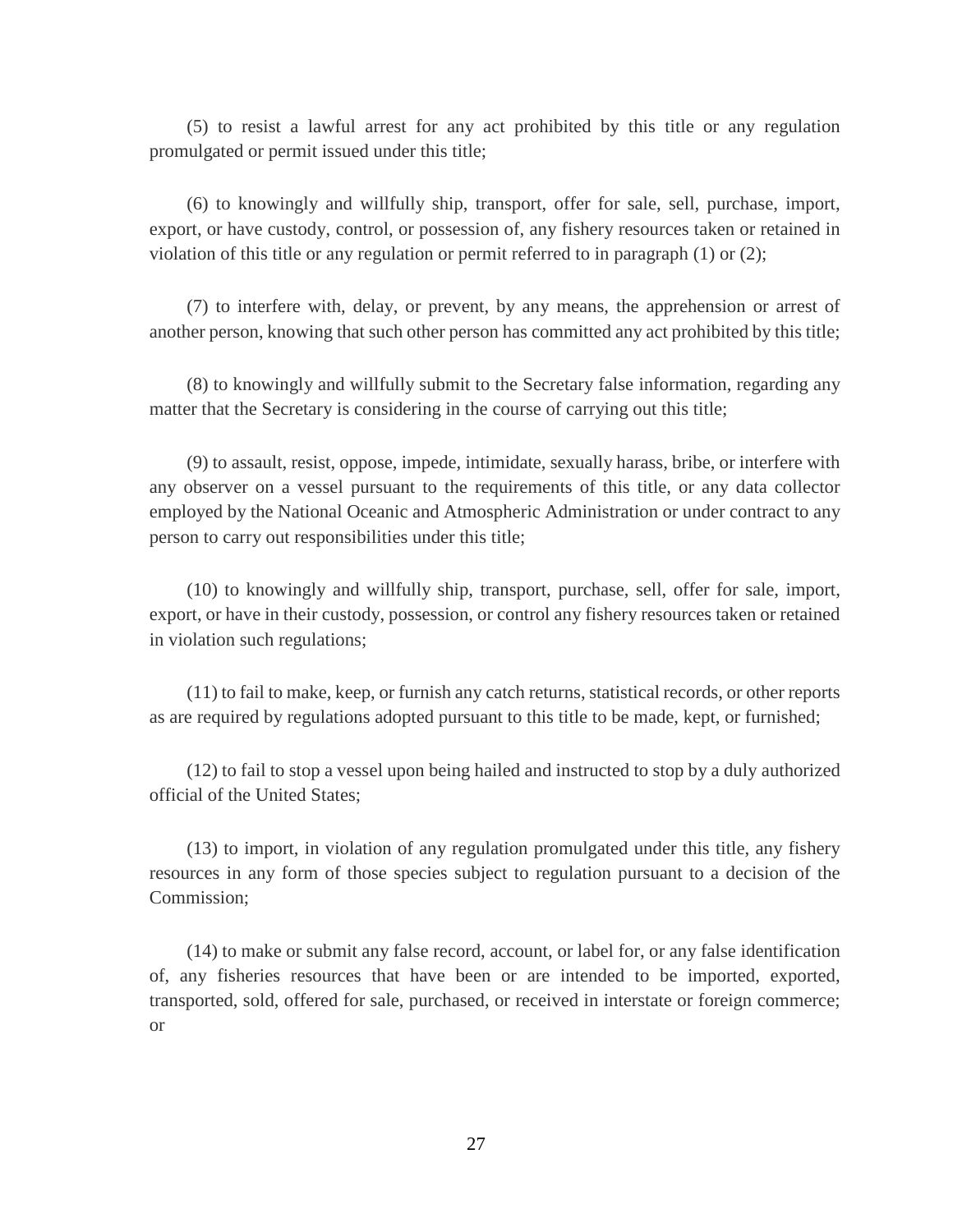(15) to refuse to authorize and accept boarding by a duly authorized inspector pursuant to procedures adopted by the Commission for the boarding and inspection of fishing vessels in the Convention Area.

#### **SEC. 207. COOPERATION IN CARRYING OUT THE CONVENTION.**

(a) FEDERAL AND STATE AGENCIES; PRIVATE INSTITUTIONS AND ORGANIZATIONS.—The Secretary may cooperate with agencies of the United States Government, any public or private institutions or organizations within the United States or abroad, and, through the Secretary of State, the duly authorized officials of the government of any party to the South Pacific Fishery Resources Convention, in carrying out responsibilities under this title.

(b) SCIENTIFIC AND OTHER PROGRAMS; FACILITIES AND PERSONNEL.—All Federal agencies may, upon the request of the Secretary, cooperate in the conduct of scientific and other programs and to furnish facilities and personnel for the purpose of assisting the Commission in carrying out its duties under the South Pacific Fishery Resources Convention.

(c) SANCTIONED FISHING OPERATIONS AND BIOLOGICAL EXPERIMENTS.—Nothing in this title, or in the laws or regulations of any State, prevents the Secretary or the Commission from—

(1) conducting or authorizing the conduct of fishing operations and biological experiments at any time for purposes of scientific investigation; or

(2) discharging any other duties prescribed by the South Pacific Fishery Resources Convention.

(d) STATE JURISDICTION NOT AFFECTED.—Nothing in this title shall be construed to diminish or to increase the jurisdiction of any State in the territorial sea of the United States.

#### **SEC. 208. TERRITORIAL PARTICIPATION.**

The Secretary of State shall ensure participation in the Commission and its subsidiary bodies by American Samoa, Guam, and the Commonwealth of the Northern Mariana Islands to the same extent provided to the territories of other nations.

#### **SEC. 209. EXCLUSIVE ECONOMIC ZONE NOTIFICATION.**

Masters of commercial fishing vessels of countries fishing under the management authority of the South Pacific Fisheries Convention that do not carry vessel monitoring systems capable of